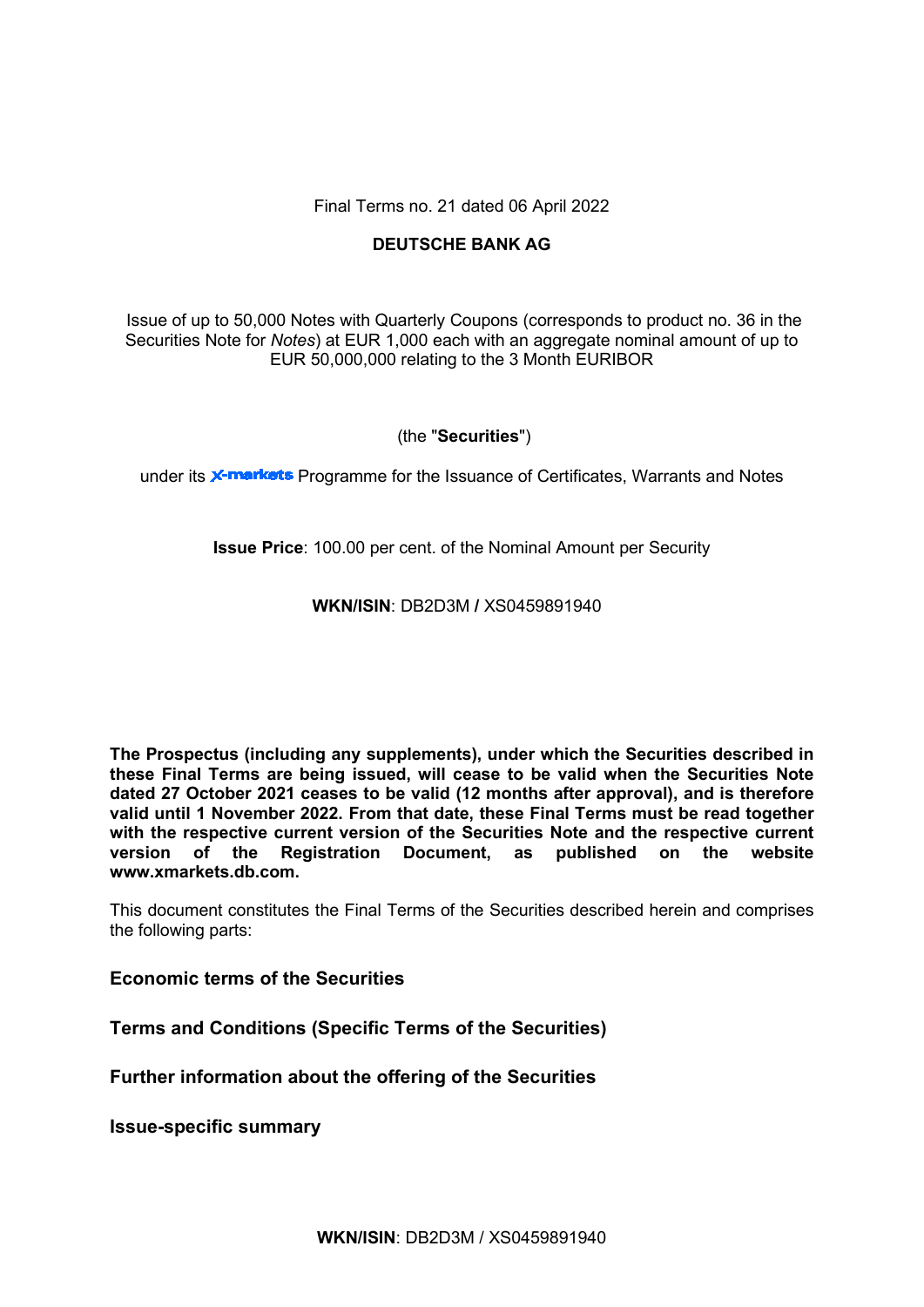**These Final Terms have been prepared for the purposes of Article 8(5) of the Prospectus Regulation and must be read in conjunction with the Base Prospectus, comprising the Securities Note dated 27 October 2021 and any further supplements (the "Securities Note") and the Registration Document dated 3 May 2021 as supplemented (the "Registration Document"), in order to obtain all relevant information. Full information on the Issuer and the Securities is only available on the basis of the combination of these Final Terms, the Securities Note and the Registration Document.** 

**The Securities Note dated 27 October 2021, the Registration Document dated 3 May 2021, any supplements to the Base Prospectus or the Registration Document, and the Final Terms are published, in accordance with Article 21(2)(a) of the Prospectus Regulation, in electronic form on the Issuer's website [\(www.xmarkets.db.com\)](http://www.xmarkets.db.com/).**

**In addition, the Securities Note dated 27 October 2021, and the Registration Document dated 3 May 2021 and any supplements to the Base Prospectus or the Registration Document shall be available free of charge at the registered office of the Issuer, Deutsche Bank AG, Mainzer Landstrasse 11-17, 60329 Frankfurt am Main, and its Milan branch, Via Filippo Turati 27, 20121 Milan, Italy.**

**A summary of the individual issuance is annexed to the Final Terms.**

Terms not otherwise defined herein shall have the meaning given in the General Conditions of the Securities set out in the Terms and Conditions.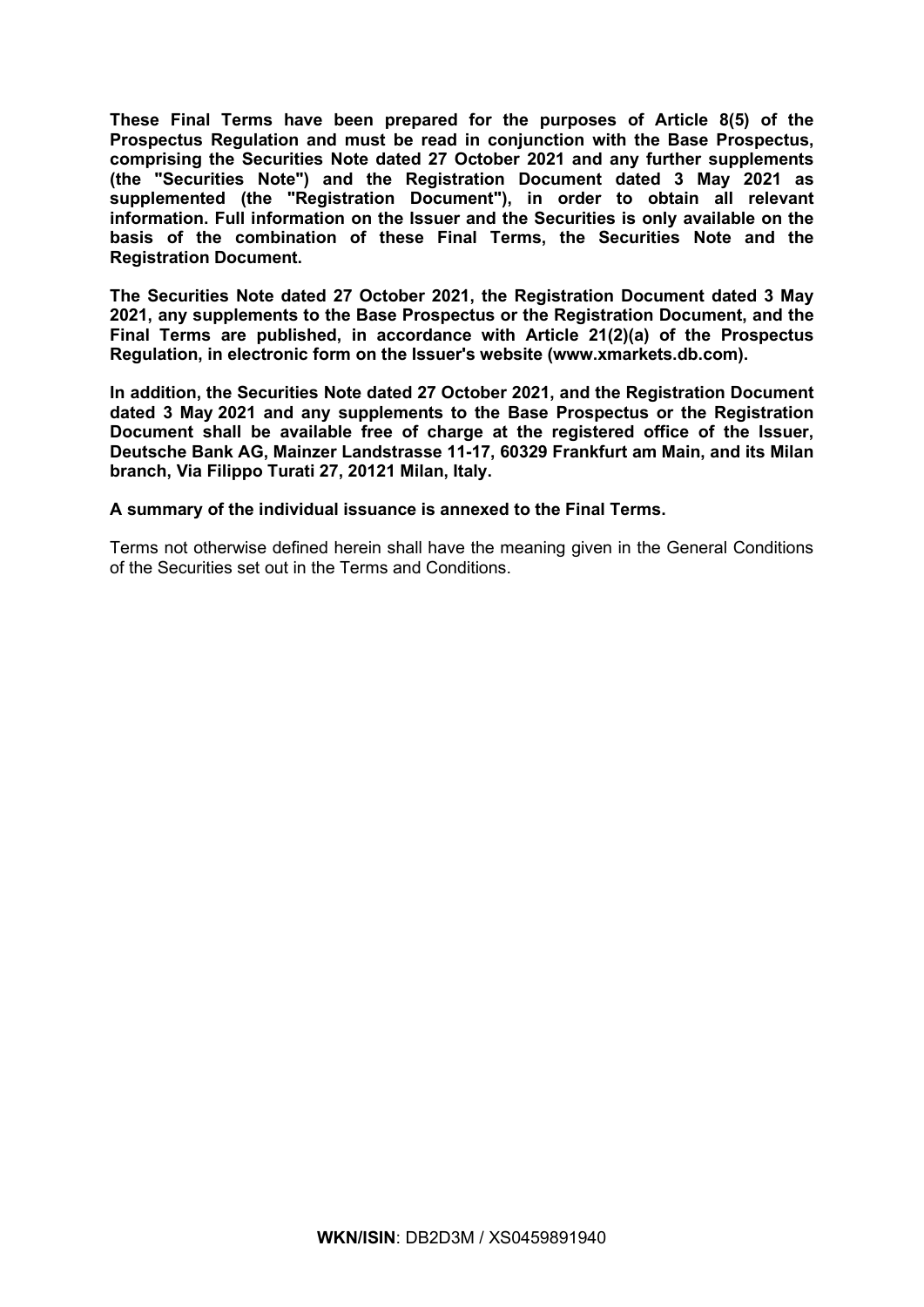# **Economic terms of the Securities**

The following description of the Security explains the economic terms of the Security and its characteristics.

## Product No 36 Step Up Note

This Step up Note is 100% capital protected at maturity. Capital protection means that redemption of the Step up Note at maturity is promised at the Nominal Amount. The redemption, which will not take place until maturity, is not guaranteed by a third party, but solely assured by the Issuer and is therefore dependent on the Issuer's ability to meet its payment obligations.

Throughout the term investors receive either a fixed-rate or floating-rate Coupon Payment on the Coupon Payment Date(s) as specified in the Final Terms.

Investors have no claims to the/deriving from the Underlying.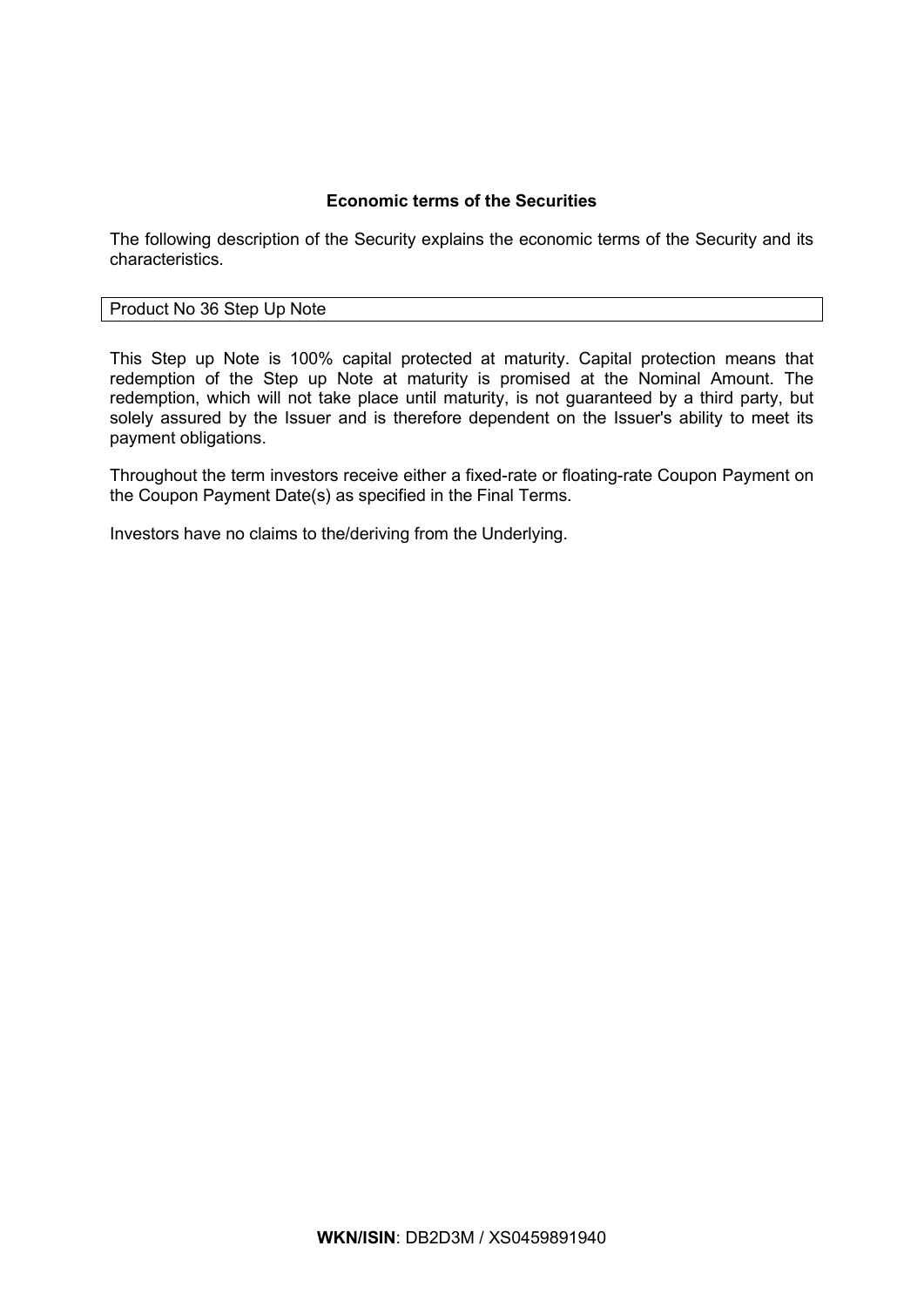# **Terms and Conditions**

The following "**Specific Terms of the Securities**" relating to the Securities shall, for the relevant Series of Securities, complete and put in concrete terms the General Conditions of the Securities for the purposes of such Series of Securities. The Specific Terms of the Securities and the General Conditions of the Securities together constitute the "**Terms and Conditions**" of the relevant Securities.

| <b>Security Type</b>       | Note /Step Up Note                                                                                                                                  |
|----------------------------|-----------------------------------------------------------------------------------------------------------------------------------------------------|
| <b>ISIN</b>                | XS0459891940                                                                                                                                        |
| <b>WKN</b>                 | DB2D3M                                                                                                                                              |
| <b>Common Code</b>         | 045989194                                                                                                                                           |
| <b>Issuer</b>              | Deutsche Bank AG, Frankfurt am Main                                                                                                                 |
| Number of the Securities   | up to 50,000 Securities at EUR 1,000 each with an aggregate<br>nominal amount of up to EUR 50,000,000                                               |
| <b>Issue Price</b>         | 100.00 per cent. of the Nominal Amount per Security                                                                                                 |
| <b>Underlying</b>          |                                                                                                                                                     |
| Underlying                 | Type: Interest Rate                                                                                                                                 |
|                            | Name: 3 Month EURIBOR Rate                                                                                                                          |
|                            | Reference Source: page EURIBOR01 of the information provider<br><b>Thomson Reuters</b>                                                              |
| <b>Product Details</b>     |                                                                                                                                                     |
| Settlement                 | <b>Cash Settlement</b>                                                                                                                              |
| <b>Settlement Currency</b> | Euro ("EUR")                                                                                                                                        |
| Cash Amount                | The Nominal Amount                                                                                                                                  |
| <b>Nominal Amount</b>      | EUR 1,000 per Security                                                                                                                              |
| Coupon                     |                                                                                                                                                     |
| Coupon Payment             | Coupon Payment applies.                                                                                                                             |
| Coupon                     | The 3 Month EURIBOR on the relevant Coupon Determination<br>Date subject to a minimum of the Minimum Coupon and a<br>maximum of the Maximum Coupon. |
| Maximum Coupon             | 1.65 per cent. per annum                                                                                                                            |

**WKN/ISIN**: DB2D3M / XS0459891940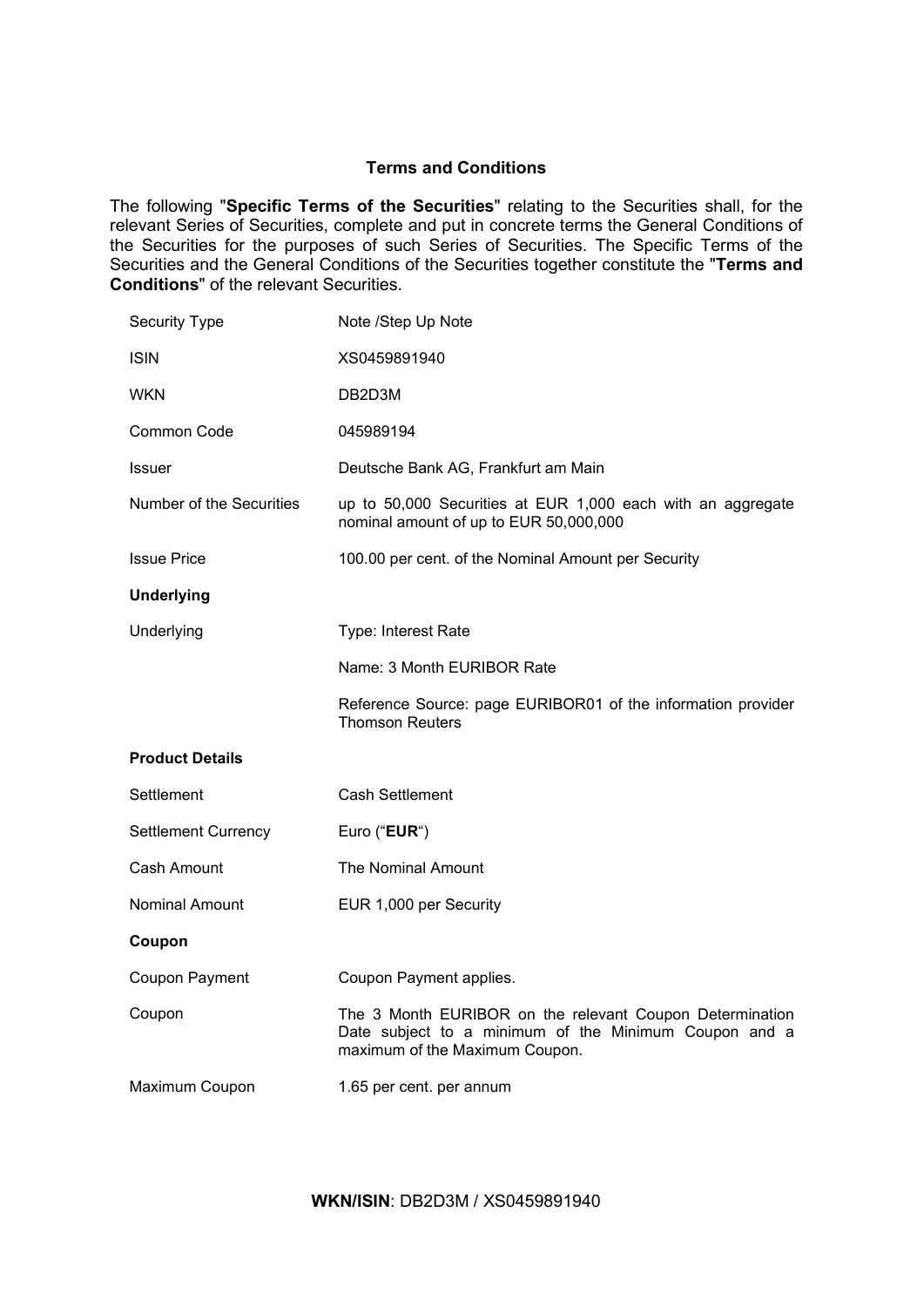| Minimum Coupon                      | 0.55 per cent. per annum                                                                                                                                                                                                                                                                                                                                                                                                                                                                                                                                                                                                                                                                                                                                                 |  |
|-------------------------------------|--------------------------------------------------------------------------------------------------------------------------------------------------------------------------------------------------------------------------------------------------------------------------------------------------------------------------------------------------------------------------------------------------------------------------------------------------------------------------------------------------------------------------------------------------------------------------------------------------------------------------------------------------------------------------------------------------------------------------------------------------------------------------|--|
| <b>Coupon Determination</b><br>Date | The second last Business Day before the commencement of the<br>relevant Coupon Period.                                                                                                                                                                                                                                                                                                                                                                                                                                                                                                                                                                                                                                                                                   |  |
| 3 Month EURIBOR Rate                | The rate for deposits in EUR for a period of the Designated<br>Maturity which appears on the Reuters Screen EURIBOR01 Page<br>(or any EURIBOR Successor Source) as of 11:00 a.m., Brussels<br>time, on the relevant Coupon Determination Date.                                                                                                                                                                                                                                                                                                                                                                                                                                                                                                                           |  |
|                                     | If such rate does not appear on the Reuters Screen EURIBOR01<br>Page (or such EURIBOR Successor Source as aforesaid), the<br>EURIBOR Rate for that Coupon Determination Date will be<br>determined on the basis of the rates at which deposits in EUR are<br>offered by the Reference Banks at approximately 11:00 a.m.,<br>Brussels time, on that Coupon Determination Date to prime banks<br>in the Euro-zone interbank market for a period of the Designated<br>Maturity commencing on that Coupon Determination Date and in<br>an amount (a "EURIBOR Representative Amount") that is<br>representative of a single transaction in that market at the relevant<br>time assuming calculations are based on the actual number of<br>days in such period divided by 360. |  |
|                                     | The Calculation Agent will request the principal Euro-zone office<br>of each of the Reference Banks to provide a quotation of its rate.<br>If at least two quotations are provided as requested, the<br>EURIBOR Rate for that Coupon Determination Date will be the<br>arithmetic mean of the quotations.                                                                                                                                                                                                                                                                                                                                                                                                                                                                |  |
|                                     | If fewer than two quotations are provided as requested, the<br>EURIBOR Rate for that Coupon Determination Date will be the<br>arithmetic mean of the rates quoted by major banks in the Euro-<br>zone, selected by the Calculation Agent, at approximately 11:00<br>a.m., Brussels time, on that Coupon Determination Date for loans<br>in EUR to leading European banks for a period of the Designated<br>Maturity commencing on that Coupon Determination Date and in a<br><b>EURIBOR Representative Amount.</b>                                                                                                                                                                                                                                                       |  |
| <b>EURIBOR Successor</b><br>Source  | The successor display page, other published source,<br>(a)<br>information vendor or provider that has been officially<br>designated<br>by the<br>sponsor<br>of<br>Reuters<br>Screen<br>EURIBOR01 Page; or                                                                                                                                                                                                                                                                                                                                                                                                                                                                                                                                                                |  |
|                                     | (b)<br>if the sponsor has not officially designated a successor<br>display page, other published source, service or provider<br>(as the case may be), the successor display page, other<br>published source, service or provider, if any, designated<br>by the relevant information vendor or provider (if different<br>from the sponsor)                                                                                                                                                                                                                                                                                                                                                                                                                                |  |
| Day Count Fraction                  | As defined under $(v)$ in $\S4(3)$ of the General Conditions of the<br>Securities                                                                                                                                                                                                                                                                                                                                                                                                                                                                                                                                                                                                                                                                                        |  |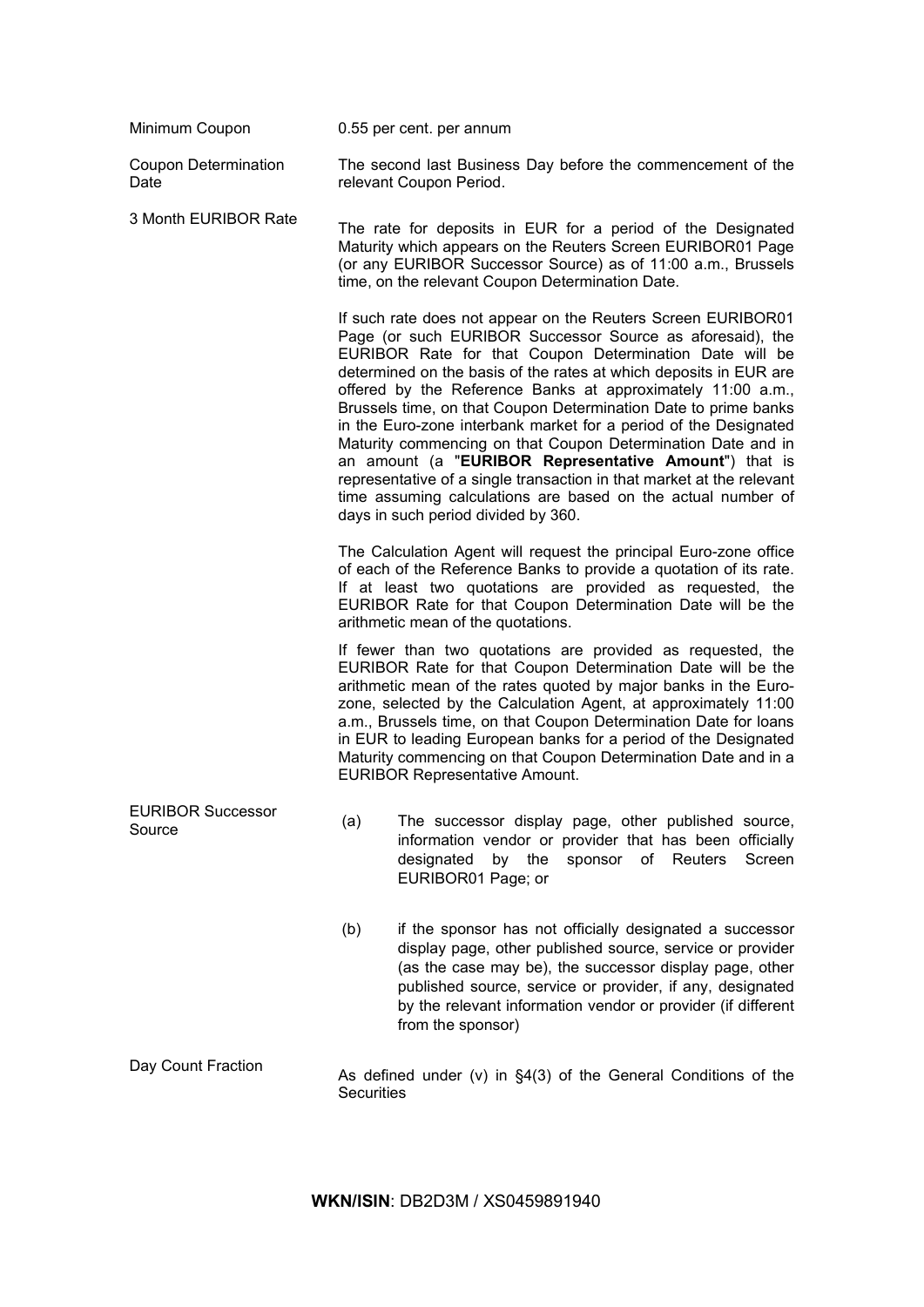## Actual/360

| Coupon Period                   | As specified in §4(3) of the General Conditions of the Securities                                                                                                                                                                                                                                                                                                                                                |
|---------------------------------|------------------------------------------------------------------------------------------------------------------------------------------------------------------------------------------------------------------------------------------------------------------------------------------------------------------------------------------------------------------------------------------------------------------|
| <b>Adjusted Coupon Period</b>   | Not Applicable                                                                                                                                                                                                                                                                                                                                                                                                   |
| <b>Unadjusted Coupon Period</b> | Applicable                                                                                                                                                                                                                                                                                                                                                                                                       |
| <b>Business Day Convention</b>  | Modified Following Business Day Convention                                                                                                                                                                                                                                                                                                                                                                       |
| Coupon Period End Date          | 29 July 2022, 29 October 2022, 29 January 2023, 29 April 2023,<br>29 July 2023, 29 October 2023, 29 January 2024, 29 April 2024,<br>29 July 2024, 29 October 2024, 29 January 2025, 29 April 2025,<br>29 July 2025 and the Settlement Date.                                                                                                                                                                      |
| <b>Coupon Payment Date</b>      | Means each Coupon Period End Date or, if such day is not a<br>Business Day, the Coupon Payment Date is postponed to the next<br>day which is a Business Day unless it would then fall in the<br>following calendar month, in which case the Coupon Payment<br>Date is brought forward to the immediately preceding Business<br>Day.                                                                              |
| <b>Coupon Cessation Date</b>    | The Settlement Date                                                                                                                                                                                                                                                                                                                                                                                              |
| <b>Relevant Dates</b>           |                                                                                                                                                                                                                                                                                                                                                                                                                  |
| <b>Issue Date</b>               | 29 April 2022                                                                                                                                                                                                                                                                                                                                                                                                    |
| Value Date                      | 29 April 2022                                                                                                                                                                                                                                                                                                                                                                                                    |
| <b>Settlement Date</b>          | 29 October 2025, or, if such day is not a Business Day, the<br>Settlement Date is postponed to the next day which is a Business<br>Day unless it would then fall in the following calendar month, in<br>which case the Settlement Date is brought forward to the<br>immediately preceding Business Day.                                                                                                          |
| <b>Further Information</b>      |                                                                                                                                                                                                                                                                                                                                                                                                                  |
| <b>Business Day</b>             | A day on which the Trans-European Automated Real-time Gross<br>Settlement Express Transfer (TARGET2) system is open, and on<br>which commercial banks and foreign exchange markets settle<br>payments in the Business Day Locations specified in the Specific<br>Terms of the Securities and on which each relevant Clearing<br>Agent settles payments. Saturday and Sunday are not considered<br>Business Days. |
| <b>Business Day Locations</b>   | London                                                                                                                                                                                                                                                                                                                                                                                                           |
| <b>Clearing Agent</b>           | Euroclear Bank S.A./N.V., 1 boulevard Albert II, 1210 Bruxelles,<br><b>Belgium</b>                                                                                                                                                                                                                                                                                                                               |
|                                 | Clearstream Banking Luxembourg S.A., 42 avenue John F.<br>Kennedy, L-1855 Luxembourg                                                                                                                                                                                                                                                                                                                             |
| Form of Securities              | Global Security in bearer form                                                                                                                                                                                                                                                                                                                                                                                   |

**WKN/ISIN**: DB2D3M / XS0459891940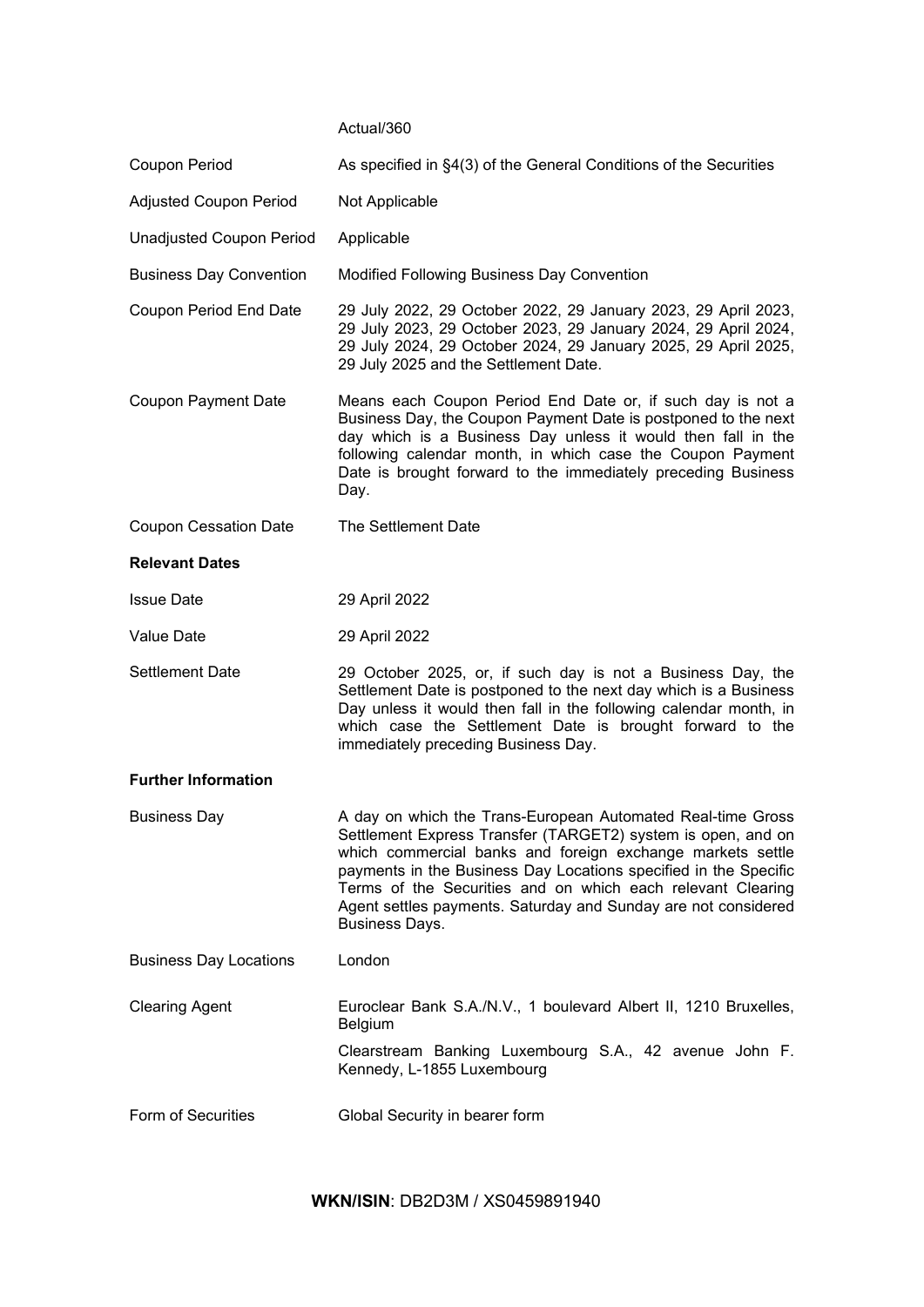| Governing Law                 | German law         |
|-------------------------------|--------------------|
| Minimum Redemption<br>payable | Applicable         |
| Minimum Redemption            | The Nominal Amount |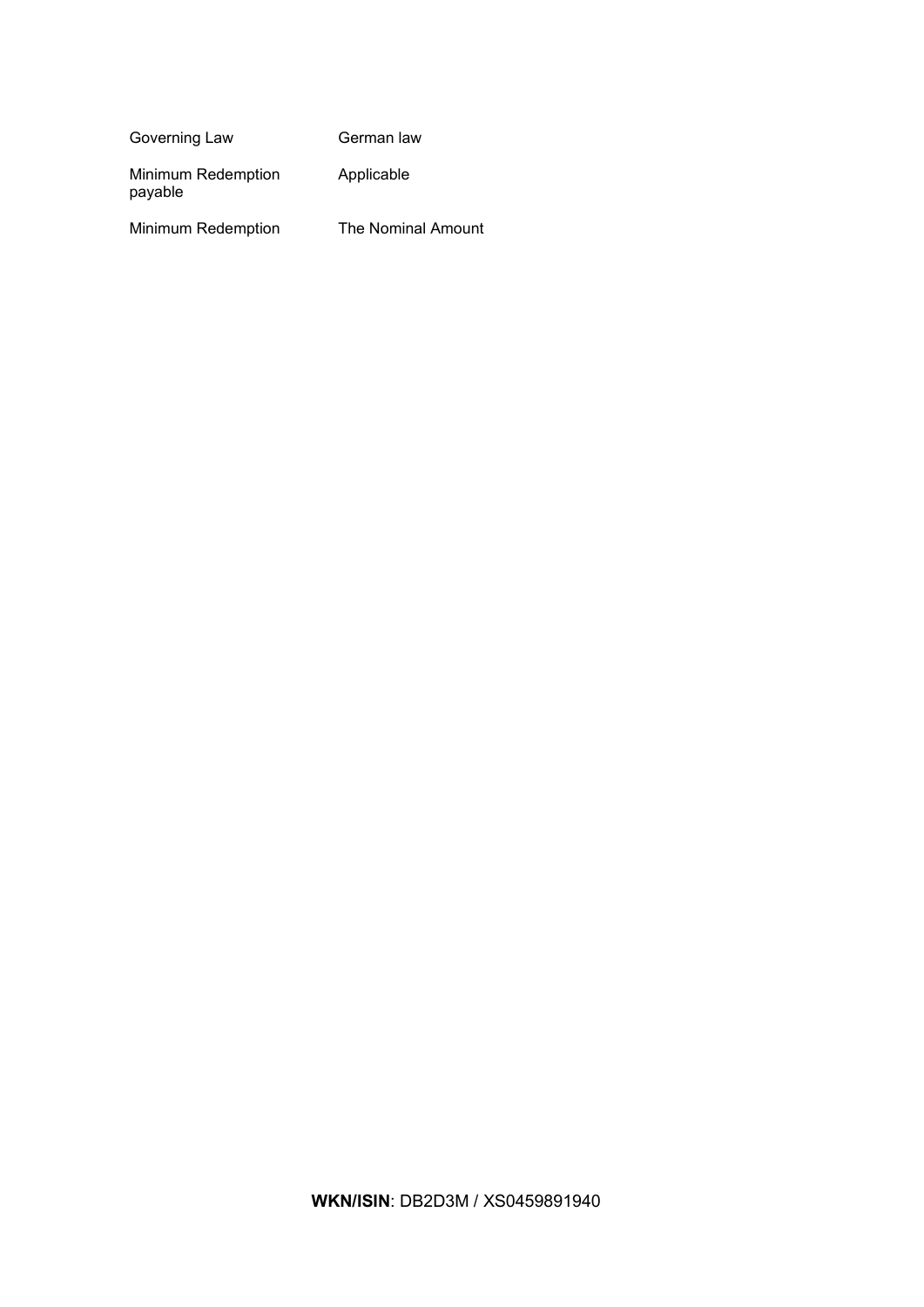# **Further information about the offering of the Securities**

# **Listing and trading**

| Listing and trading                                           | Application will be made to admit to trading the Securities<br>on the multilateral trading facility (MTF) EuroTLX of<br>EuroTLX SIM S.p.A., which is not a regulated market for<br>the purposes of Directive 2014/65/EU (as amended). |
|---------------------------------------------------------------|---------------------------------------------------------------------------------------------------------------------------------------------------------------------------------------------------------------------------------------|
|                                                               | No application has been made to admit the Securities to<br>the regulated market of any exchange.                                                                                                                                      |
| Minimum trade size                                            | One Security                                                                                                                                                                                                                          |
| Estimate of total expenses related to<br>admission to trading | EUR 3,000                                                                                                                                                                                                                             |

# **Offering of Securities**

| Investor minimum subscription amount                     | EUR 1,000                                                                                                                                                                                                                                                                                                                                                                                                                                                                                                                                                                                                                                                  |
|----------------------------------------------------------|------------------------------------------------------------------------------------------------------------------------------------------------------------------------------------------------------------------------------------------------------------------------------------------------------------------------------------------------------------------------------------------------------------------------------------------------------------------------------------------------------------------------------------------------------------------------------------------------------------------------------------------------------------|
| Investor maximum subscription amount                     | Not Applicable                                                                                                                                                                                                                                                                                                                                                                                                                                                                                                                                                                                                                                             |
| The subscription period                                  | Applications to subscribe for the Securities may be made<br>through the Distributor from 06 April 2022 (inclusively)<br>until the "Primary Market End Date" which is 26 April<br>2022 (inclusively) (subject to adjustment) during the hours<br>in which banks are generally open for business in Italy,<br>except for the "door-to-door" offer for which the<br>Subscription Period will be from, and including, 06 April<br>2022 to, and including, 22 April 2022 and except for the<br>offer using "distance marketing techniques" for which the<br>Subscription Period will be from, and including, 06 April<br>2022 to, and including, 15 April 2022. |
|                                                          | The Issuer reserves the right for any reason to reduce the<br>number of Securities offered.                                                                                                                                                                                                                                                                                                                                                                                                                                                                                                                                                                |
|                                                          | In the event that during the Subscription Period the<br>requests exceed the amount of the offer destined to<br>prospective investors equal to the maximum aggregate<br>nominal amount, the Issuer may proceed to early<br>terminate the Subscription Period and may immediately<br>suspend the acceptance of further requests.                                                                                                                                                                                                                                                                                                                             |
|                                                          | Any such change or any amendment to the Subscription<br>Period will be communicated to investors by means of a<br>notice published on the website of the Issuer (www.it.x-<br>markets.db.com).                                                                                                                                                                                                                                                                                                                                                                                                                                                             |
| Cancellation of the issuance of the<br><b>Securities</b> | The Issuer reserves the right for any reason to cancel the<br>issuance of the Securities.                                                                                                                                                                                                                                                                                                                                                                                                                                                                                                                                                                  |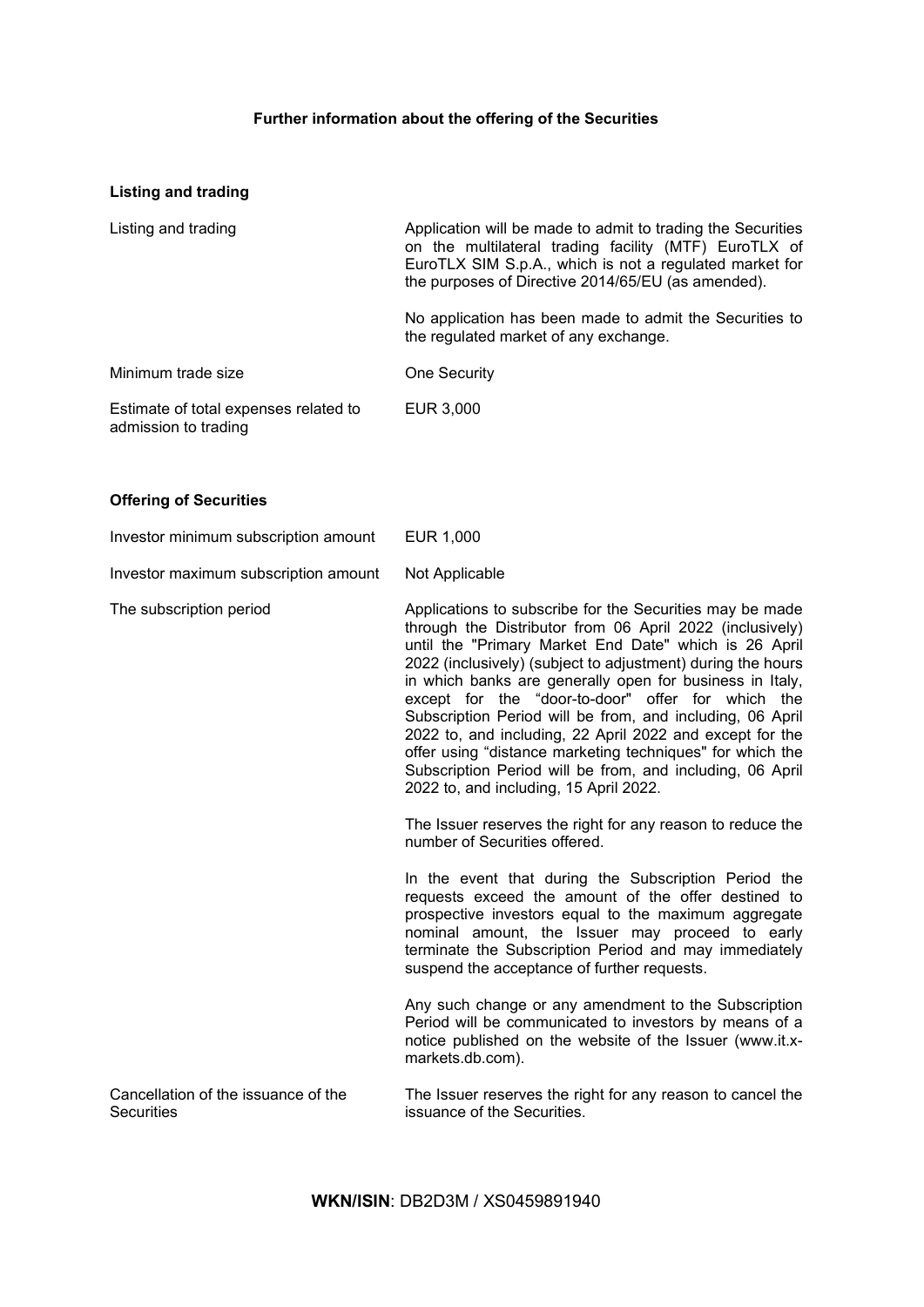|                                                                                                                     | Any such decision will be communicated to investors by<br>means of a notice published on the website of the Issuer<br>(www.it.x-markets.db.com).                                                                                                                                                                                                          |
|---------------------------------------------------------------------------------------------------------------------|-----------------------------------------------------------------------------------------------------------------------------------------------------------------------------------------------------------------------------------------------------------------------------------------------------------------------------------------------------------|
|                                                                                                                     | For the avoidance of doubt, if any application has been<br>made by a potential investor and the Issuer exercises<br>such a right, each such potential investor shall not be<br>subscribe or otherwise<br>entitled to<br>purchase<br>any<br>Securities.                                                                                                    |
| Early closing of the subscription period<br>of the Securities                                                       | The Issuer reserves the right for any reason to close the<br>Subscription Period early.                                                                                                                                                                                                                                                                   |
|                                                                                                                     | Any such decision will be communicated to investors by<br>means of a notice published on the website of the Issuer<br>(www.it.x-markets.db.com)                                                                                                                                                                                                           |
| Conditions to which the offer is subject:                                                                           | Offers of the Securities are conditional on and subject to<br>admission to listing being obtained by the Issue Date<br>otherwise the offer will be deemed withdrawn and the<br>issuance cancelled.                                                                                                                                                        |
| Description of the application process:                                                                             | Applications for the Securities can be made in Italy at<br>participating branches of a Distributor.                                                                                                                                                                                                                                                       |
|                                                                                                                     | Applications will be in accordance with the relevant<br>Distributor's usual procedures, notified to investors by the<br>relevant Distributor                                                                                                                                                                                                              |
|                                                                                                                     | Prospective investors will not be required to enter into any<br>contractual arrangements directly with the Issuer relating<br>to the subscription for the Securities                                                                                                                                                                                      |
| Description of possibility to reduce<br>subscriptions and manner for refunding<br>excess amount paid by applicants: | Not applicable                                                                                                                                                                                                                                                                                                                                            |
| Details of the method and time limits for<br>paying up and delivering the Securities:                               | Investors will be notified by the Issuer or the relevant<br>financial intermediary of their allocations of Securities and<br>the settlement arrangements in respect thereof. The<br>Securities will be issued on the Issue Date and the<br>Securities will be delivered on the Value Date against<br>payment to the Issuer of the net subscription price. |
| Manner in and date on which results of<br>the offer are to be made public:                                          | The Issuer will in its sole discretion determine the final<br>amount of Securities to be issued (which will be<br>dependent on the outcome of the offer), up to a limit of<br>50,000 Securities                                                                                                                                                           |
|                                                                                                                     | The precise number of Securities to be issued will be<br>published on the website of the Issuer (www.it.x-<br>markets.db.com) on or around the Issue Date                                                                                                                                                                                                 |
|                                                                                                                     | The results of the offer will be available from the<br>Distributor following the Subscription Period and prior to                                                                                                                                                                                                                                         |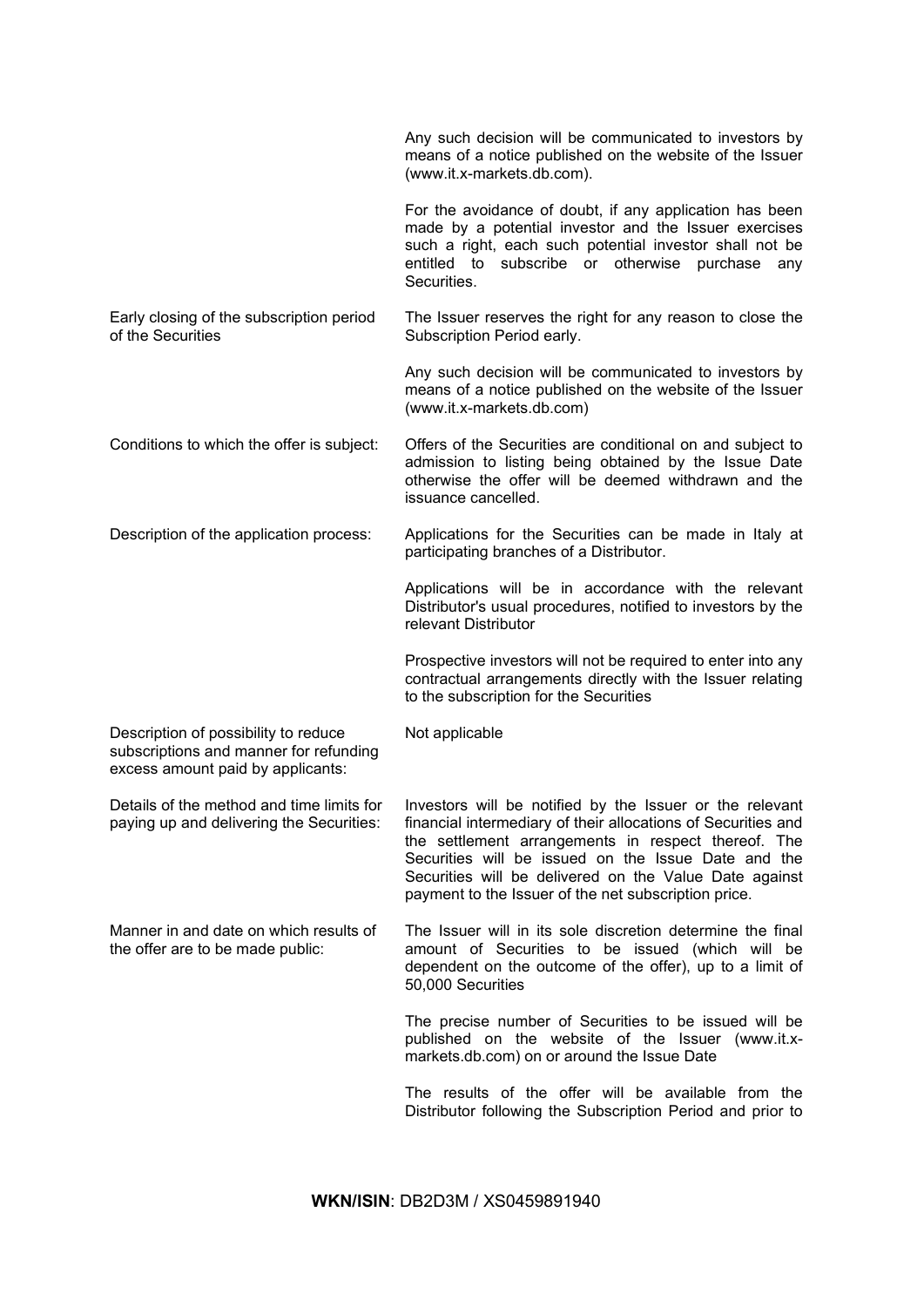## the Issue Date

| Procedure for exercise of any right of<br>pre-emption, negotiability of<br>subscription rights and treatment of<br>subscription rights not exercised: | Not applicable                                                                                                                                                                                                                                                                                                                                         |
|-------------------------------------------------------------------------------------------------------------------------------------------------------|--------------------------------------------------------------------------------------------------------------------------------------------------------------------------------------------------------------------------------------------------------------------------------------------------------------------------------------------------------|
| Categories of potential investors to<br>which the Securities are offered and<br>whether tranche(s) have been reserved<br>for certain countries:       | Qualified investors within the meaning of the Prospectus<br>Regulation and non-qualified investors                                                                                                                                                                                                                                                     |
|                                                                                                                                                       | The Offer may be made in Italy to any person which<br>complies with all other requirements for investment as set<br>out in the Securities Note or otherwise determined by the<br>Issuer and/or the relevant financial intermediaries. In<br>other EEA countries, offers will only be made pursuant to<br>an exemption under the Prospectus Regulation. |
| Process for notification to applicants of<br>the amount allotted and the indication<br>whether dealing may begin before                               | Each investor will be notified by the relevant Distributor of<br>its allocation of Securities after the end of the<br>Subscription Period and before the Issue Date                                                                                                                                                                                    |
| notification is made:                                                                                                                                 | No dealings in the Security may take place prior to the<br><b>Issue Date</b>                                                                                                                                                                                                                                                                           |
| Name(s) and address(es), to the extent<br>known to the Issuer, of the placement<br>agents in the various countries where<br>the offer takes place.    | Deutsche Bank S.p.A. of Piazza del Calendario 3, 20126,<br>Milan, Italy (a "Distributor" and together with any other<br>entities appointed as a distributor in respect of the<br>Securities<br>during<br>the<br>Subscription<br>Period,<br>the<br>"Distributors").                                                                                     |
|                                                                                                                                                       | The Issuer reserves the right to appoint other distributors<br>Subscription<br>Period,<br>which<br>during<br>the<br>will<br>be<br>communicated to investors by means of a notice<br>published on the website of the Issuer (www.it.x-<br>markets.db.com).                                                                                              |
|                                                                                                                                                       | Deutsche Bank S.p.A. will act as lead manager of the<br>placement syndicate (Responsabile del Collocamento as<br>defined under article 93-bis of the Financial Services Act)<br>(the "Lead Manager").                                                                                                                                                  |
| Consent to use of Prospectus:                                                                                                                         | The Issuer consents to the use of the Prospectus by the<br>following financial intermediary (individual consent):<br>Deutsche Bank S.p.A. of Piazza del Calendario 3, 20126,<br>Milan, Italy.                                                                                                                                                          |
|                                                                                                                                                       | Individual consent to the later resale and final placement<br>of the Securities by the financial intermediaries is given in<br>relation to Italy.                                                                                                                                                                                                      |
|                                                                                                                                                       | The subsequent resale or final placement of Securities by<br>financial intermediaries can be made during the period<br>from 06 April 2022 (inclusively) until 26 April 2022<br>(inclusively) and as long as this Prospectus is valid in                                                                                                                |

accordance with Article 12 of the Prospectus Regulation.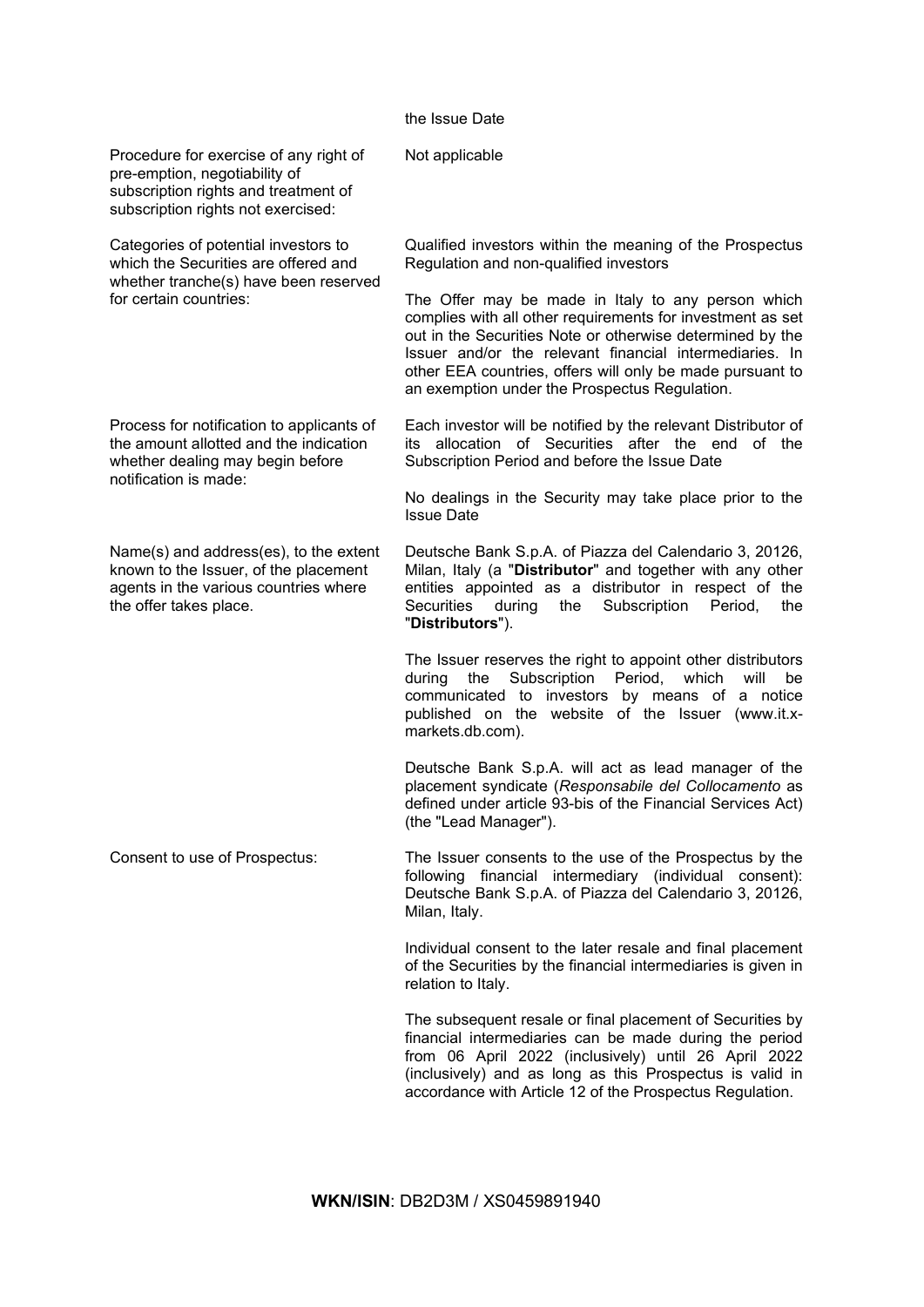## **Fees**

Fees paid by the Issuer to the distributor

| <b>Trailer Fee</b>                                                         | Not applicable                                             |                                                                                                                                                                                                                                                                                                                                                                                                                                                                                                                                                                                                                     |
|----------------------------------------------------------------------------|------------------------------------------------------------|---------------------------------------------------------------------------------------------------------------------------------------------------------------------------------------------------------------------------------------------------------------------------------------------------------------------------------------------------------------------------------------------------------------------------------------------------------------------------------------------------------------------------------------------------------------------------------------------------------------------|
| <b>Placement Fee</b>                                                       | up to 1.00 per cent of the Issue Price                     |                                                                                                                                                                                                                                                                                                                                                                                                                                                                                                                                                                                                                     |
| Fees charged by the Issuer to the<br>Securityholders post issuance         | Not applicable                                             |                                                                                                                                                                                                                                                                                                                                                                                                                                                                                                                                                                                                                     |
| Costs                                                                      |                                                            |                                                                                                                                                                                                                                                                                                                                                                                                                                                                                                                                                                                                                     |
| Amount of any costs and taxes<br>specifically charged to the subscriber or | Ex-ante entry costs:                                       | 1.82%                                                                                                                                                                                                                                                                                                                                                                                                                                                                                                                                                                                                               |
| purchaser:                                                                 | Ex-ante exit costs                                         | 0%                                                                                                                                                                                                                                                                                                                                                                                                                                                                                                                                                                                                                  |
|                                                                            | Ex-ante running costs on yearly basis: 0                   |                                                                                                                                                                                                                                                                                                                                                                                                                                                                                                                                                                                                                     |
|                                                                            | Other expenses and taxes: none                             |                                                                                                                                                                                                                                                                                                                                                                                                                                                                                                                                                                                                                     |
| Determination of the price by the Issuer                                   | applicable sales costs (distribution fee) and other costs. | Both the Initial Issue Price of the Notes with Quarterly<br>Coupons and the bid and ask prices quoted by the Issuer<br>during its term are based on the Issuer's internal pricing<br>models. Accordingly, unlike in an on exchange trading, for<br>example for shares, the prices quoted during the term are<br>not based on supply and demand. The prices in particular<br>contain a margin which the Issuer determines at its free<br>discretion and which may cover, in addition to the Issuer's<br>proceeds, the costs of structuring, market making and<br>settlement of the Notes with Quarterly Coupons, any |
| Distribution fee                                                           | corresponding discount from the Initial Issue Price.       | Placement fee: up to 1.00 per cent of the Issue Price. The<br>Issuer will either pay the placement fee from the issue<br>proceeds as a one-off turnover-related distribution fee to<br>the bank that sold the Notes with Quarterly Coupons to<br>the customer (principal bank), or grant the latter a                                                                                                                                                                                                                                                                                                               |
| <b>Security ratings</b>                                                    |                                                            |                                                                                                                                                                                                                                                                                                                                                                                                                                                                                                                                                                                                                     |
| Rating                                                                     | The Securities have not been rated.                        |                                                                                                                                                                                                                                                                                                                                                                                                                                                                                                                                                                                                                     |
| Interests of natural and legal persons<br>involved in the issue            |                                                            |                                                                                                                                                                                                                                                                                                                                                                                                                                                                                                                                                                                                                     |
| Interests of natural and legal persons<br>involved in the issue            | interest material to the offer.                            | Save for the Distributor regarding the fees as set out<br>under "Fees" above, so far as the Issuer is aware, no<br>person involved in the issue of the Securities has an                                                                                                                                                                                                                                                                                                                                                                                                                                            |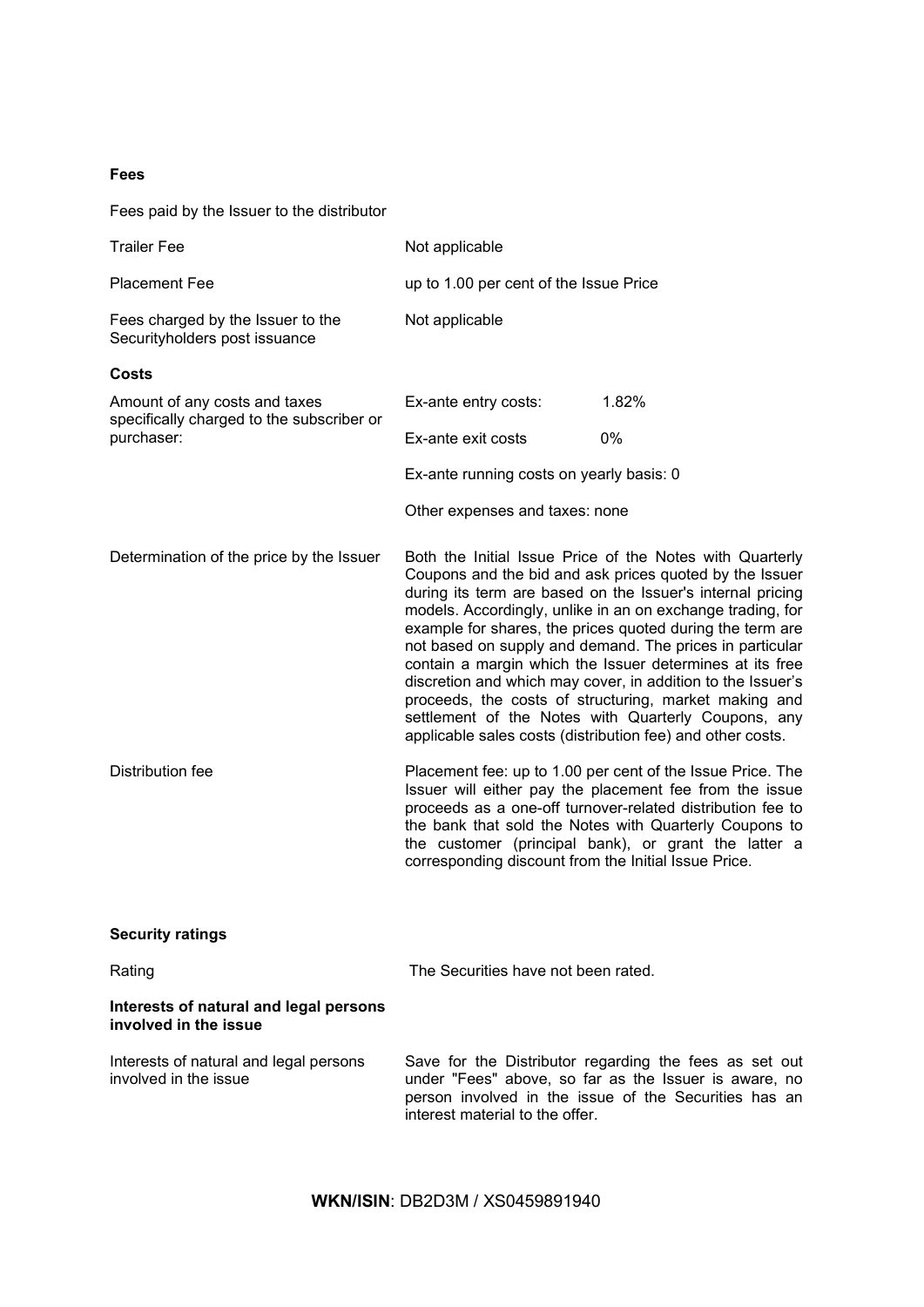## **Publication of notices**

Publication of notices Notices will, in deviation from §16(1) of the General Conditions of the Securities, be published on the website www.investment-products.db.com.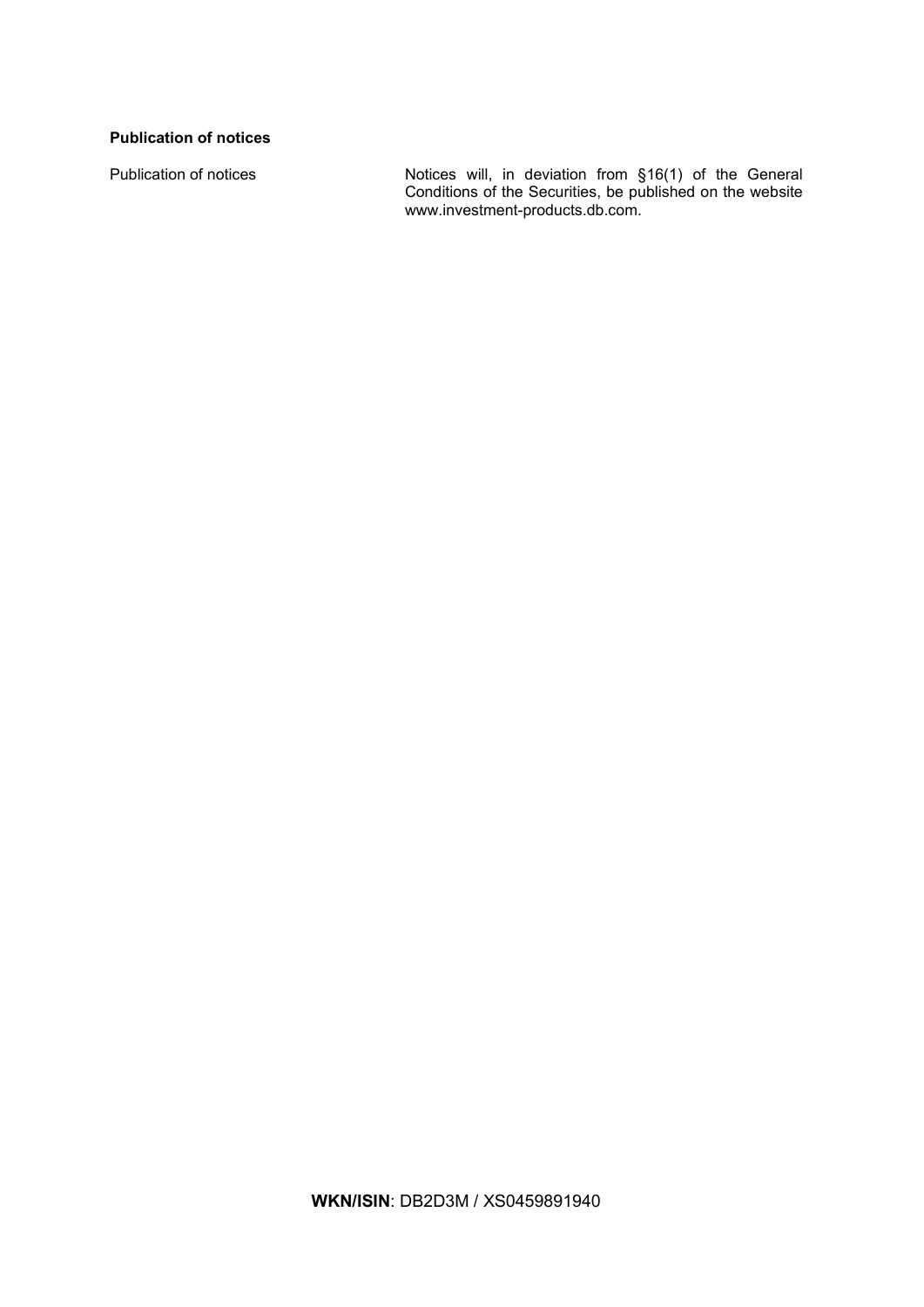## **Information relating to the Underlying**

Information on the Underlying, on the past and future performance of the Underlying and its volatility can be obtained on the Bloomberg or Reuters page as provided for each security or item composing the Underlying.

## **Further information published by the Issuer**

The Issuer does not intend to provide any further information on the Underlying.

## **Country specific information:**

**Italy**

Agent in Italy The Agent in Italy is Deutsche Bank S.p.A. acting through its principal<br>Agent in Italy 1980 of the Library of the Lates of the following address of the Sultanian address of the Sultanian address of the Sulta office in Milan being as at the Issue Date at the following address: Piazza del Calendario, 3 – 20126, Milan, Italy.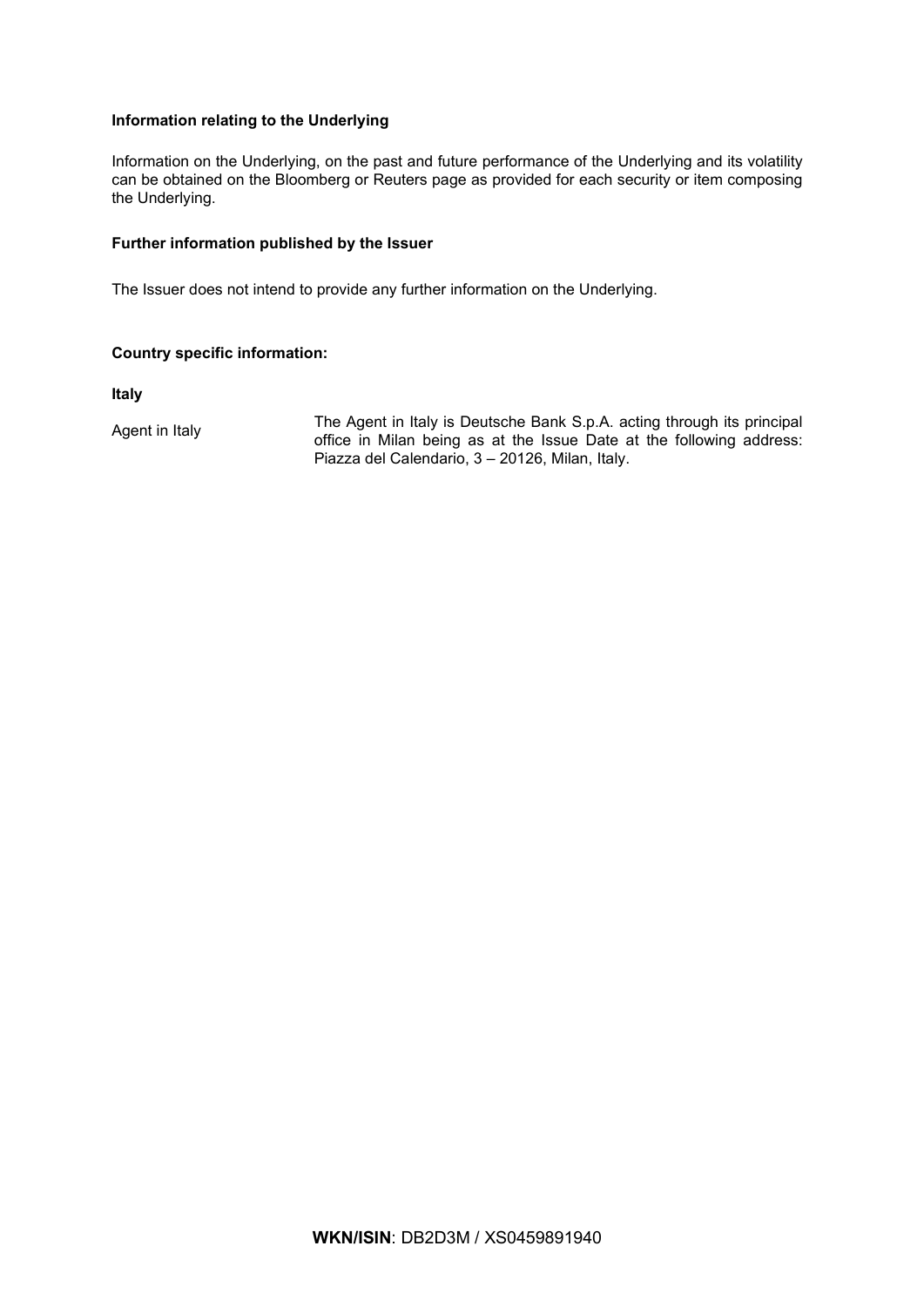## **Annex to the Final Terms**

## **Issue-specific summary**

#### **Section A – Introduction containing warnings**

## **Warnings**

a) The summary should be read as an introduction to the Prospectus.

- b) Investors should base any decision to invest in the securities on a consideration of the Prospectus as a whole.
- c) Investors could lose all (total loss) or part of their invested capital.
- d) Where a claim relating to the information contained in the Prospectus is brought before a court, the plaintiff investors might, under national law, have to bear the costs of translating the Prospectus, including any supplements, as well as the corresponding Final Terms before the legal proceedings are initiated.
- e) Civil liability attaches only to those persons who have tabled and submitted the summary including any translation thereof, but only where the summary is misleading, inaccurate or inconsistent, when read together with the other parts of the Prospectus, or where it does not provide, when read together with the other parts of the Prospectus, key information in order to aid investors when considering whether to invest in such securities.
- f) You are about to purchase a product that is not simple and may be difficult to understand

### **Introductory information**

### **Name and international securities identification number**

The Notes (the "**Securities**") offered under this Prospectus have the following securities identification numbers:

ISIN: XS0459891940

## **Contact details of the issuer**

The Issuer (with Legal Entity Identifier (LEI) 7LTWFZYICNSX8D621K86) has its registered office at Taunusanlage 12, 60325 Frankfurt am Main, Federal Republic of Germany (telephone: +49-69-910-00).

#### **Approval of the prospectus; competent authority**

The Prospectus consists of a Securities Notes and a Registration Document.

The Securities Note has been approved by the German Federal Financial Supervisory Authority (*Bundesanstalt für Finanzdienstleistungsaufsicht*) ("**BaFin**") on 27 October 2021.. The business address of BaFin (Securities Supervision) is: Marie-Curie-Str. 24-28, 60439 Frankfurt, Federal Republic of Germany (telephone: +49 (0)228 41080).

The Registration Document has been approved by the Commission de Surveillance du Secteur Financier ("**CSSF**") on 3 May 2021. The business address of the CSSF is: 283, route d'Arlon, L-1150 Luxembourg, Luxembourg (telephone: +352 (0)26 251-1).

### **Section B – Key information on the Issuer**

#### **Who is the issuer of the securities?**

#### **Domicile and legal form, law under which the Issuer operates and country of incorporation**

Deutsche Bank Aktiengesellschaft (commercial name: Deutsche Bank) is a credit institution and a stock corporation incorporated in Germany and accordingly operates under the laws of Germany. The Legal Entity Identifier (LEI) of Deutsche Bank is 7LTWFZYICNSX8D621K86. The Bank has its registered office in Frankfurt am Main, Germany. It maintains its head office at Taunusanlage 12, 60325 Frankfurt am Main, Germany.

#### **Issuer's principal activities**

The objects of Deutsche Bank, as laid down in its Articles of Association, include the transaction of all kinds of banking business, the provision of financial and other services and the promotion of international economic relations. The Bank may realise these objectives itself or through subsidiaries and affiliated companies. To the extent permitted by law, the Bank is entitled to transact all business and to take all steps which appear likely to promote the objectives of the Bank, in particular to acquire and dispose of real estate, to establish branches at home and abroad, to acquire, administer and dispose of participations in other enterprises, and to conclude enterprise agreements.

Deutsche Bank is organized into the following segments:

— Corporate Bank (CB);

— Investment Bank (IB);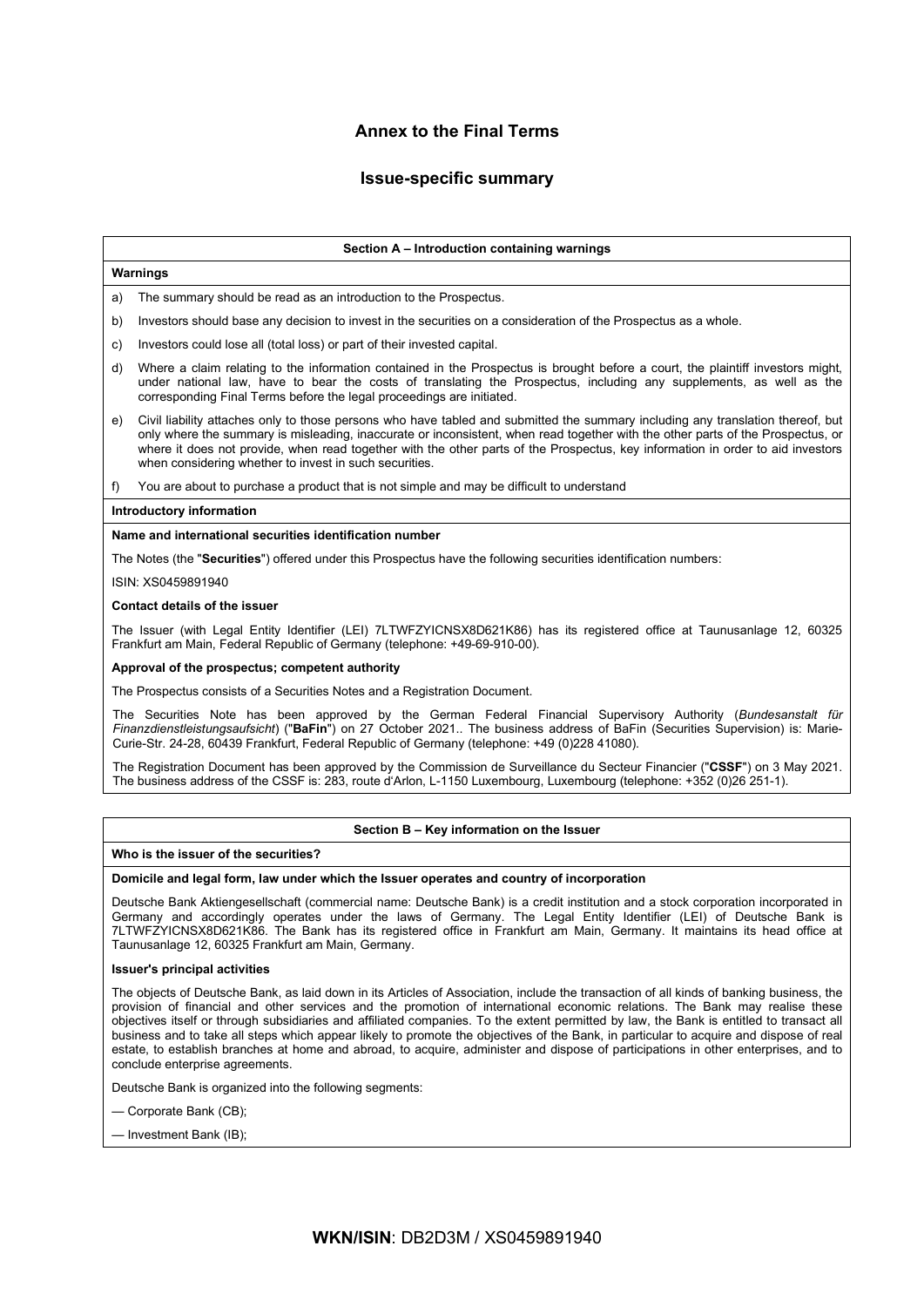— Private Bank (PB);

- Asset Management (AM);
- Capital Release Unit (CRU); and
- Corporate & Other (C&O).

In addition, Deutsche Bank has a country and regional organizational layer to facilitate a consistent implementation of global strategies

The Bank has operations or dealings with existing and potential customers in most countries in the world. These operations and dealings include working through:

- subsidiaries and branches in many countries;
- representative offices in many other countries; and
- one or more representatives assigned to serve customers in a large number of additional countries.

### **Major shareholders, including whether it is directly or indirectly owned or controlled and by whom**

Deutsche Bank is neither directly nor indirectly majority-owned or controlled by any other corporation, by any government or by any other natural or legal person severally or jointly.

Pursuant to German law and Deutsche Bank's Articles of Association, to the extent that the Bank may have major shareholders at any time, it may not give them different voting rights from any of the other shareholders.

Deutsche Bank is not aware of arrangements which may at a subsequent date result in a change of control of the company.

The German Securities Trading Act (Wertpapierhandelsgesetz) requires investors in publicly-traded corporations whose investments reach certain thresholds to notify both the corporation and the German Federal Financial Supervisory Authority (Bundesanstalt für Finanzdienstleistungsaufsicht) of such change within four trading days. The minimum disclosure threshold is 3 per cent. of the corporation's issued voting share capital. To the Bank's knowledge, there are only five shareholders holding more than 3 per cent. of Deutsche Bank shares or to whom more than 3 per cent. of voting rights are attributed, and none of these shareholders holds more than 10 per cent. of Deutsche Bank shares or voting rights.

#### **Key managing directors**

The key managing directors of the issuer are members of the issuer's Executive Board. These are: Christian Sewing, Karl von Rohr, Fabrizio Campelli, Bernd Leukert, Stuart Wilson Lewis, James von Moltke, Alexander von zur Mühlen, Christiana Riley, Rebecca Short and Prof. Dr. Stefan Simon.

#### **Statutory auditors**

With effect as of 1 January 2020, Ernst & Young GmbH Wirtschaftsprüfungsgesellschaft ("EY") has been appointed as independent auditor. EY is a member of the chamber of public accountants (Wirtschaftsprüfer-kammer).

#### **What is the key financial information regarding the issuer?**

The key financial information included in the tables below as of and for the financial years ended 31 December 2020 and 31 December 2021 has been extracted from the audited consolidated financial statements prepared in accordance with IFRS as issued by the International Accounting Standards Board (IASB) and endorsed by the European Union as of 31 December 2021.

| <b>Statement of income (in million Euro)</b>                                               | Year ended 31 December 2021 | Year ended 31 December 2020 |
|--------------------------------------------------------------------------------------------|-----------------------------|-----------------------------|
| Net interest income                                                                        | 11,155                      | 11,526                      |
| Commissions and fee income                                                                 | 10,934                      | 9,424                       |
| Provision for credit losses                                                                | 515                         | 1,792                       |
| Net gains (losses) on financial assets/liabilities<br>at fair value through profit or loss | 3,045                       | 2,465                       |
| Profit (loss) before income taxes                                                          | 3,390                       | 1,021                       |
| Profit (loss)                                                                              | 2,510                       | 624                         |
|                                                                                            |                             |                             |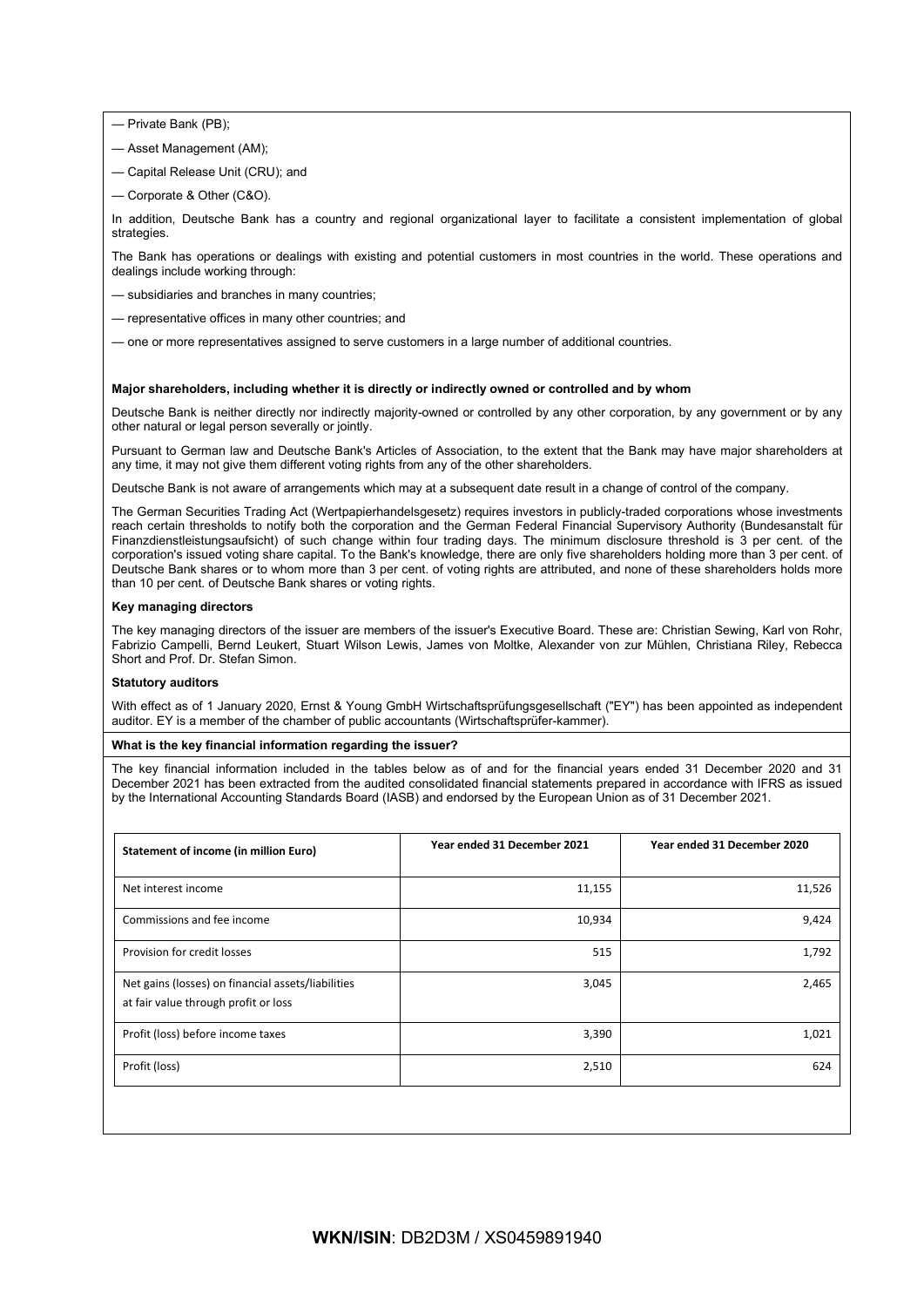| <b>Balance sheet (amounts in million Euro)</b> | <b>31 December 2021</b> | 31 December 2020 |
|------------------------------------------------|-------------------------|------------------|
| Total assets                                   | 1,323,993               | 1,325,259        |
| Senior debt                                    | 81,629                  | 93,391           |
| Subordinated debt                              | 8,603                   | 7,352            |
| Loans at amortized cost                        | 471,319                 | 426,995          |
| Deposits                                       | 603,750                 | 568,031          |
| Total equity                                   | 68,030                  | 62,196           |
| Common Equity Tier 1 capital ratio             | 13.2%                   | 13.6%            |
| Total capital ratio (fully loaded)             | 17.7%                   | 17.4 %           |
| Leverage ratio (fully loaded)                  | 4.9%                    | 4.7%             |

## **What are the key risks that are specific to the issuer?**

The Issuer is subject to the following key risks:

**Macroeconomic, Geopolitical and Market Environment:** As a corporate and investment bank with a large private client franchise, our businesses are materially affected by global macroeconomic and financial market conditions. Significant challenges may arise from economic growth prospects, the interest rate environment, inflationary pressure, supply chain disruptions, geopolitical risks as well as higher market volatility, potential deterioration of international trade relations, and weakness of global, regional and national economic conditions. Such risks exist in particular from the COVID-19 pandemic and its ongoing impacts, and the large-scale Russian military action against Ukraine. Other risks exist with respect to China and from political and economic instability in key markets.

**Business and Strategy:** Our results of operation and financial condition have in the past been negatively impacted by the challenging market environment, uncertain macroeconomic and geopolitical conditions, lower levels of client activity, increased competition and regulation, and the immediate impact of our strategic decisions. If we are unable to improve our profitability, we may be unable to meet our strategic aspirations, and may have difficulty maintaining capital, liquidity and leverage at levels expected by market participants and our regulators.

**Regulation and Supervision:** Regulatory reforms enacted and proposed in response to weaknesses in the financial sector, together with increased regulatory scrutiny more generally, have had and continue to have a significant impact on us and may adversely affect our business and ability to execute our strategic plans. Competent regulators may prohibit us from making dividend payments or payments on our regulatory capital instruments or take other actions if we fail to comply with regulatory requirements.

**Internal Control Environment:** A robust and effective internal control environment and adequate infrastructure (comprising people, policies and procedures, controls testing and IT systems) are necessary to ensure that we conduct our business in compliance with the laws, regulations and associated supervisory expectations applicable to us. We have identified the need to strengthen our internal control environment and infrastructure and have embarked on initiatives to accomplish this. If these initiatives are not successful or proceed too slowly, our reputation, regulatory position and financial condition may be materially adversely affected, and our ability to achieve our strategic ambitions may be impaired.

**Litigation, Regulatory Enforcement Matters and Investigations:** We operate in a highly and increasingly regulated and litigious environment, potentially exposing us to liability and other costs, the amounts of which may be substantial and difficult to estimate, as well as to legal and regulatory sanctions and reputational harm.

**Environmental, Social and Governance (ESG)-Related Changes:** The impacts of rising global temperatures, and the enhanced focus on climate change and the transition to a "net-zero" economy from society, our regulators and the banking sector, have led to the emergence of new and increasing sources of financial and non-financial risks. These include the physical risks arising from extreme weather events which are growing in frequency and severity, transition risks as carbon-intensive sectors are faced with higher taxation, reduced demand and potentially restricted access to financing, and risks relating to the portrayal of ESG aspect of activities. These risks can impact Deutsche Bank across a broad range of financial and non-financial risk types.

### **Section C – Key information on the securities**

**What are the main features of the securities?**

**Type of securities**

The Securities are *Notes*.

**Class of securities**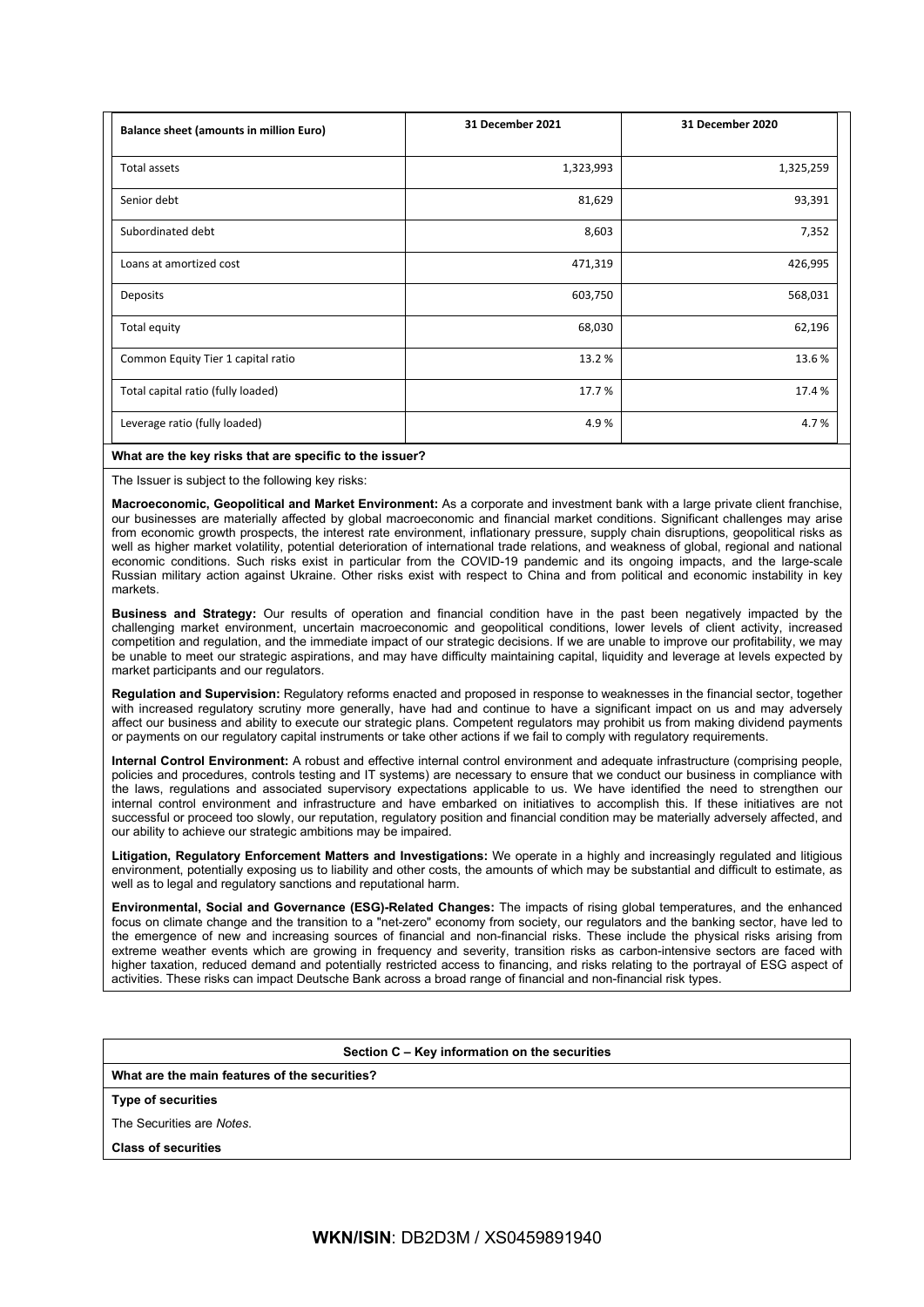The Securities will be represented by a global security (the "**Global Security**"). No definitive Securities will be issued. The Securities will be issued in bearer form.

## **Securities identification number(s) of the securities**

ISIN: XS0459891940 / WKN: DB2D3M

### **Applicable law of the securities**

The Securities will be governed by German law. The constituting of the Securities may be governed by the laws of the jurisdiction of the Clearing Agent.

### **Restrictions on the free transferability of the securities**

Each Security is transferable in accordance with applicable law and any rules and procedures for the time being of any Clearing Agent through whose books such Security is transferred.

#### **Status of the securities**

The Securities constitute unsecured and unsubordinated preferred liabilities of the Issuer ranking *pari passu* among themselves and *pari passu* with all other unsecured and unsubordinated preferred liabilities of the Issuer, subject, however, to statutory priorities conferred to certain unsecured and unsubordinated preferred liabilities in the event of Resolution Measures imposed on the Issuer or in the event of the dissolution, liquidation, Insolvency, composition or other proceedings for the avoidance of Insolvency of, or against, the Issuer.

#### **Ranking of the securities**

The ranking of the Issuer's liabilities in insolvency or in the event of the imposition of Resolution Measures, such as a bail-in, is determined by German law. The Securities are unsecured unsubordinated preferred liabilities that would rank higher than the Issuer's regulatory capital, its subordinated liabilities and its unsecured unsubordinated non-preferred liabilities. The liabilities under the Securities rank *pari passu* with other unsecured unsubordinated preferred liabilities of the Issuer, including but not limited to derivatives, structured products and deposits not subject to protection. The liabilities under the Securities rank below liabilities protected in Insolvency or excluded from Resolution Measures, such as certain protected deposits.

#### **Rights attached to the securities**

The Securities provide holders of the Securities, on redemption or upon exercise, subject to a total loss, with a claim for payment of a cash amount. The Securities may also provide holders with an entitlement for the payment of a coupon.

This *Step Up Note* is 100% capital protected at maturity. Capital protection means that redemption of the *Step Up Note* at maturity is promised at the Nominal Amount. The redemption, which will not take place until maturity, is not guaranteed by a third party, but solely assured by the Issuer and is therefore dependent on the Issuer's ability to meet its payment obligations.

Throughout the term investors receive either a fixed-rate or floating-rate Coupon Payment on the Coupon Payment Date(s) as specified in the Final Terms.

| Security Type                    | Note /Step Up Note                                                                                                                                                                                                                                                                                                                |
|----------------------------------|-----------------------------------------------------------------------------------------------------------------------------------------------------------------------------------------------------------------------------------------------------------------------------------------------------------------------------------|
| <b>Issue Price</b>               | 100.00 per cent. of the Nominal Amount per Security                                                                                                                                                                                                                                                                               |
| Cash Amount                      | The Nominal Amount                                                                                                                                                                                                                                                                                                                |
| <b>Nominal Amount</b>            | EUR 1,000 per Security                                                                                                                                                                                                                                                                                                            |
| Coupon Payment                   | Coupon Payment applies.                                                                                                                                                                                                                                                                                                           |
| Coupon                           | The 3 Month EURIBOR on the relevant Coupon Determination Date subject to a minimum of<br>the Minimum Coupon and a maximum of the Maximum Coupon.                                                                                                                                                                                  |
| Maximum Coupon                   | 1.65 per cent. per annum                                                                                                                                                                                                                                                                                                          |
| Minimum Coupon                   | 0.55 per cent. per annum                                                                                                                                                                                                                                                                                                          |
| <b>Coupon Determination Date</b> | The second last Business Day before the commencement of the relevant Coupon Period.                                                                                                                                                                                                                                               |
| 3 Month EURIBOR Rate             | The rate for deposits in EUR for a period of the Designated Maturity which appears on the<br>Reuters Screen EURIBOR01 Page (or any EURIBOR Successor Source) as of 11:00 a.m.,<br>Brussels time, on the relevant Coupon Determination Date.<br>If such rate does not appear on the Reuters Screen EURIBOR01 Page (or such EURIBOR |
|                                  | Successor Source as aforesaid), the EURIBOR Rate for that Coupon Determination Date<br>will be determined on the basis of the rates at which deposits in EUR are offered by the                                                                                                                                                   |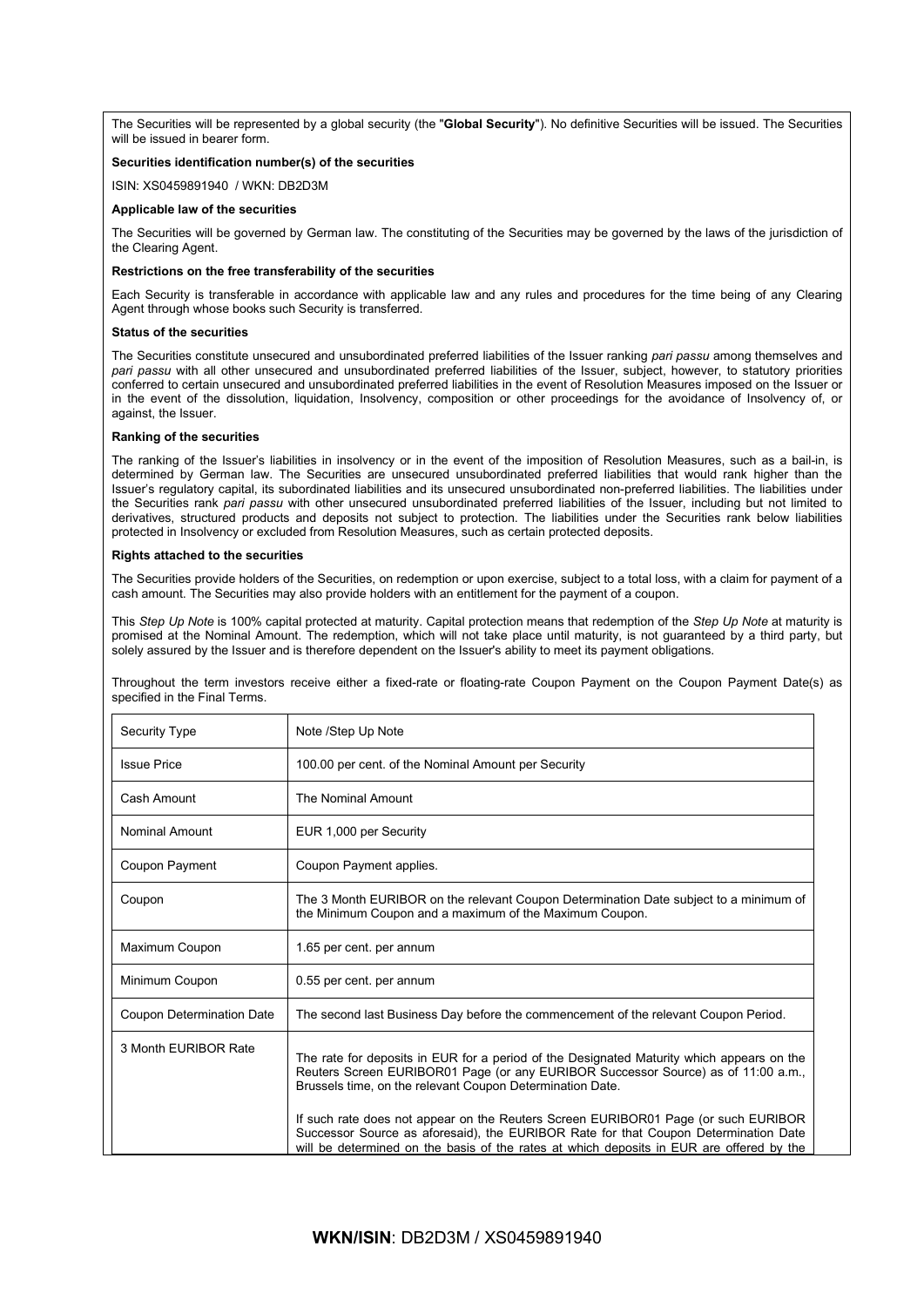|                                    | Reference Banks at approximately 11:00 a.m., Brussels time, on that Coupon Determination<br>Date to prime banks in the Euro-zone interbank market for a period of the Designated<br>Maturity commencing on that Coupon Determination Date and in an amount (a "EURIBOR"<br>Representative Amount") that is representative of a single transaction in that market at the<br>relevant time assuming calculations are based on the actual number of days in such period<br>divided by 360.                     |  |  |
|------------------------------------|-------------------------------------------------------------------------------------------------------------------------------------------------------------------------------------------------------------------------------------------------------------------------------------------------------------------------------------------------------------------------------------------------------------------------------------------------------------------------------------------------------------|--|--|
|                                    | The Calculation Agent will request the principal Euro-zone office of each of the Reference<br>Banks to provide a quotation of its rate. If at least two quotations are provided as requested,<br>the EURIBOR Rate for that Coupon Determination Date will be the arithmetic mean of the<br>quotations.                                                                                                                                                                                                      |  |  |
|                                    | If fewer than two quotations are provided as requested, the EURIBOR Rate for that Coupon<br>Determination Date will be the arithmetic mean of the rates quoted by major banks in the<br>Euro-zone, selected by the Calculation Agent, at approximately 11:00 a.m., Brussels time,<br>on that Coupon Determination Date for loans in EUR to leading European banks for a period<br>of the Designated Maturity commencing on that Coupon Determination Date and in a<br><b>EURIBOR Representative Amount.</b> |  |  |
| <b>EURIBOR Successor</b><br>Source | The successor display page, other published source, information vendor or<br>(a)<br>provider that has been officially designated by the sponsor of Reuters Screen<br>EURIBOR01 Page; or                                                                                                                                                                                                                                                                                                                     |  |  |
|                                    | if the sponsor has not officially designated a successor display page, other<br>(b)<br>published source, service or provider (as the case may be), the successor display<br>page, other published source, service or provider, if any, designated by the<br>relevant information vendor or provider (if different from the sponsor)                                                                                                                                                                         |  |  |
| Day Count Fraction                 | As defined under (v) in §4(3) of the General Conditions of the Securities                                                                                                                                                                                                                                                                                                                                                                                                                                   |  |  |
|                                    | Actual/360                                                                                                                                                                                                                                                                                                                                                                                                                                                                                                  |  |  |
| Coupon Period                      | As specified in §4(3) of the General Conditions of the Securities                                                                                                                                                                                                                                                                                                                                                                                                                                           |  |  |
| Adjusted Coupon Period             | Not Applicable                                                                                                                                                                                                                                                                                                                                                                                                                                                                                              |  |  |
| Unadjusted Coupon Period           | Applicable                                                                                                                                                                                                                                                                                                                                                                                                                                                                                                  |  |  |
| <b>Business Day Convention</b>     | Modified Following Business Day Convention                                                                                                                                                                                                                                                                                                                                                                                                                                                                  |  |  |
| Coupon Period End Date             | 29 July 2022, 29 October 2022, 29 January 2023, 29 April 2023, 29 July 2023, 29 October<br>2023, 29 January 2024, 29 April 2024, 29 July 2024, 29 October 2024, 29 January 2025, 29<br>April 2025, 29 July 2025 and the Settlement Date.                                                                                                                                                                                                                                                                    |  |  |
| Coupon Payment Date                | Means each Coupon Period End Date or, if such day is not a Business Day, the Coupon<br>Payment Date is postponed to the next day which is a Business Day unless it would then fall<br>in the following calendar month, in which case the Coupon Payment Date is brought forward<br>to the immediately preceding Business Day.                                                                                                                                                                               |  |  |
| Coupon Cessation Date              | The Settlement Date                                                                                                                                                                                                                                                                                                                                                                                                                                                                                         |  |  |
| <b>Issue Date</b>                  | 29 April 2022                                                                                                                                                                                                                                                                                                                                                                                                                                                                                               |  |  |
| Value Date                         | 29 April 2022                                                                                                                                                                                                                                                                                                                                                                                                                                                                                               |  |  |
| <b>Settlement Date</b>             | 29 October 2025, or, if such day is not a Business Day, the Settlement Date is postponed to<br>the next day which is a Business Day unless it would then fall in the following calendar<br>month, in which case the Settlement Date is brought forward to the immediately preceding<br>Business Day.                                                                                                                                                                                                        |  |  |
| Minimum Redemption<br>payable      | Applicable                                                                                                                                                                                                                                                                                                                                                                                                                                                                                                  |  |  |
| Minimum Redemption                 | The Nominal Amount                                                                                                                                                                                                                                                                                                                                                                                                                                                                                          |  |  |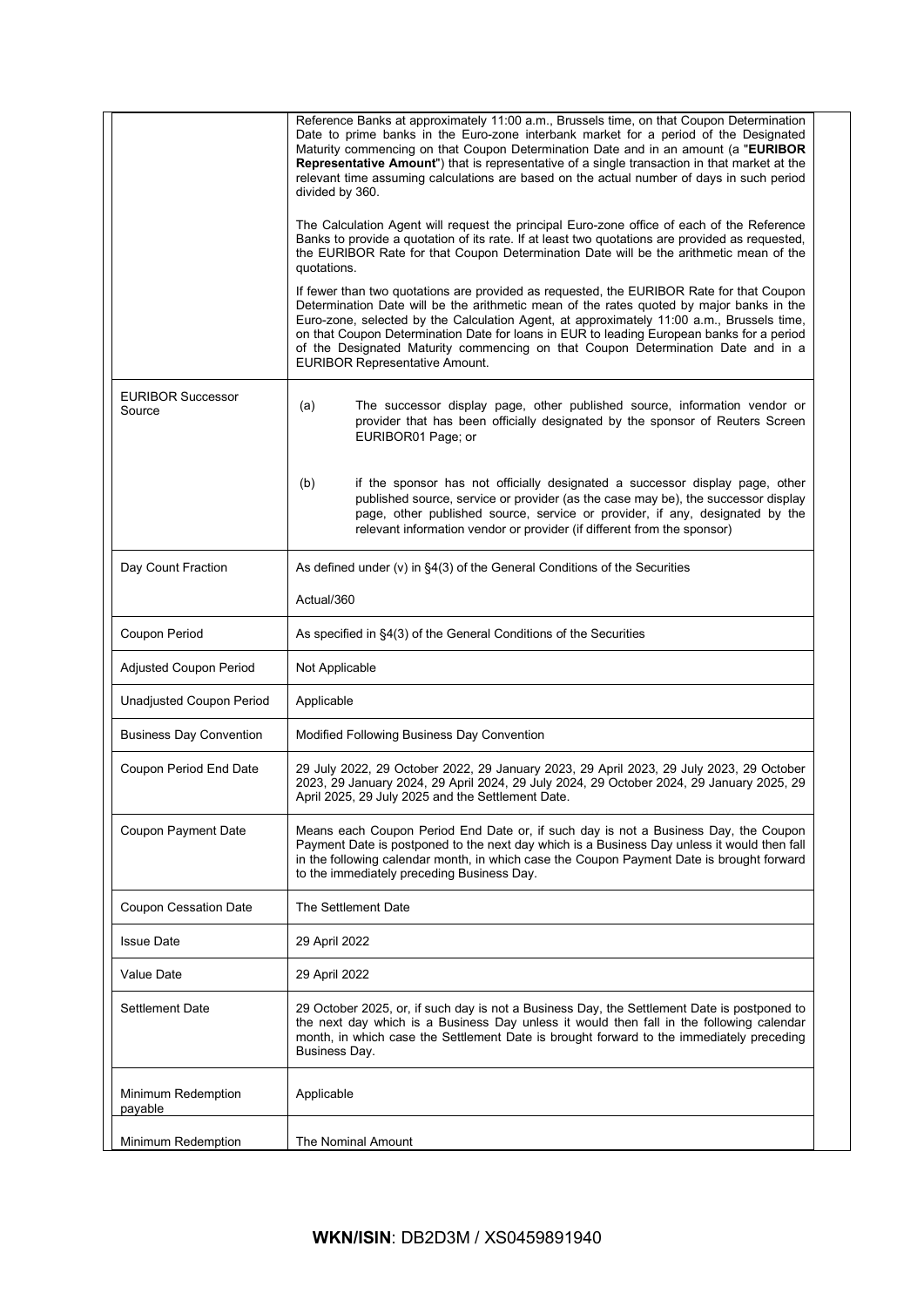| Number of Securities:                         | up to 50,000 Securities at EUR 1,000.00 each with an aggregate nominal amount of up to EUR<br>50,000,000 |
|-----------------------------------------------|----------------------------------------------------------------------------------------------------------|
| Currency:                                     | Euro ("EUR")                                                                                             |
| Name and address of the<br>Paying Agent:      | Deutsche Bank AG                                                                                         |
|                                               | Taunusanlage 12                                                                                          |
|                                               | 60325 Frankfurt am Main                                                                                  |
|                                               | Germany                                                                                                  |
| Name and address of the<br>Calculation Agent: | Deutsche Bank AG                                                                                         |
|                                               | Taunusanlage 12                                                                                          |
|                                               | 60325 Frankfurt am Main                                                                                  |
|                                               | Germany                                                                                                  |
| Underlying:                                   | Type: Interest Rate                                                                                      |
|                                               | Name: 3 Month EURIBOR                                                                                    |

**Information on the historical and ongoing performance of the Underlying and its volatility can be obtained on the Reuters page EURIBOR1**

## **Limitations to the rights attached to the Securities**

Under the conditions set out in the Terms and Conditions, the Issuer is entitled to terminate the Securities and to amend the Terms and Conditions.

### **Where will the securities be traded?**

Application will be made to admit to trading the Securities on the multilateral trading facility (MTF) EuroTLX of EuroTLX SIM S.p.A., which is not a regulated market for the purposes of Directive 2014/65/EU (as amended).

### **What are the key risks that are specific to the securities?**

### **Risks associated with Market Disruptions**

Subject to certain conditions being met, the Calculation Agent may determine that a Market Disruption has occurred. This means that the price or level of the Underlying cannot be determined, at least temporarily. Market Disruptions may occur on an exchange relevant for the Underlying, particularly in the event of trade interruptions. This may have an effect on the timing of valuation and may delay payments on or the settlement of the Securities.

#### **Risks associated with Adjustment and Termination Events**

Subject to certain conditions being met, the Issuer may replace Underlyings, adjust the Final Terms or terminate the Securities. In case of a termination, the Issuer will pay, usually prior to the scheduled settlement date of the Securities, an amount determined by the Calculation Agent. Such amount may be significantly less than an investor's initial investment in Securities and in certain circumstances may be zero.

Any adjustment or termination of the Securities or replacement of an Underlying may lead to a loss in value of the Securities or may at maturity lead to the realisation of losses or even to the total loss of the invested amount. It is also not excluded that an adjustment measure will later prove to be incorrect or to be disadvantageous for Securityholders. A Securityholder could also be put in an economically worse position by the adjustment measure than before such adjustment measure.

### **Risks associated with Underlying**

Market risk is the most significant cross-product risk factor in connection with Underlyings of all kinds. An investment in Securities linked to any Underlying may bear similar market risks to a direct investment in **the relevant interest rate**

The performance of Securities depends on the performance of the price or level of the Underlying and therefore on the value of the embedded option. This value may be subject to major fluctuations during the term. The higher the volatility of the Underlying is, the greater the expected intensity of such fluctuations is. Changes in the price or level of the Underlying will affect the value of the Securities, but it is impossible to predict whether the price or level of the Underlying will rise or fall.

Securityholders thus bear the risk of unfavourable performance of the Underlying, which may lead to loss in value of the Securities or a reduction of the cash amount, up to and including total loss.

#### **Exchange rate / currency risks**

An investment in the Securities involves exchange rate and/or currency risks, if the Settlement Currency of the Securities is different from the currency of a Securityholder's home jurisdiction. In addition to the risk of an adverse development of the Underlying there is the risk of a loss in value of the relevant rate of exchange which can, respectively, offset any favourable development of the Underlying.

### **The Securities may be Illiquid**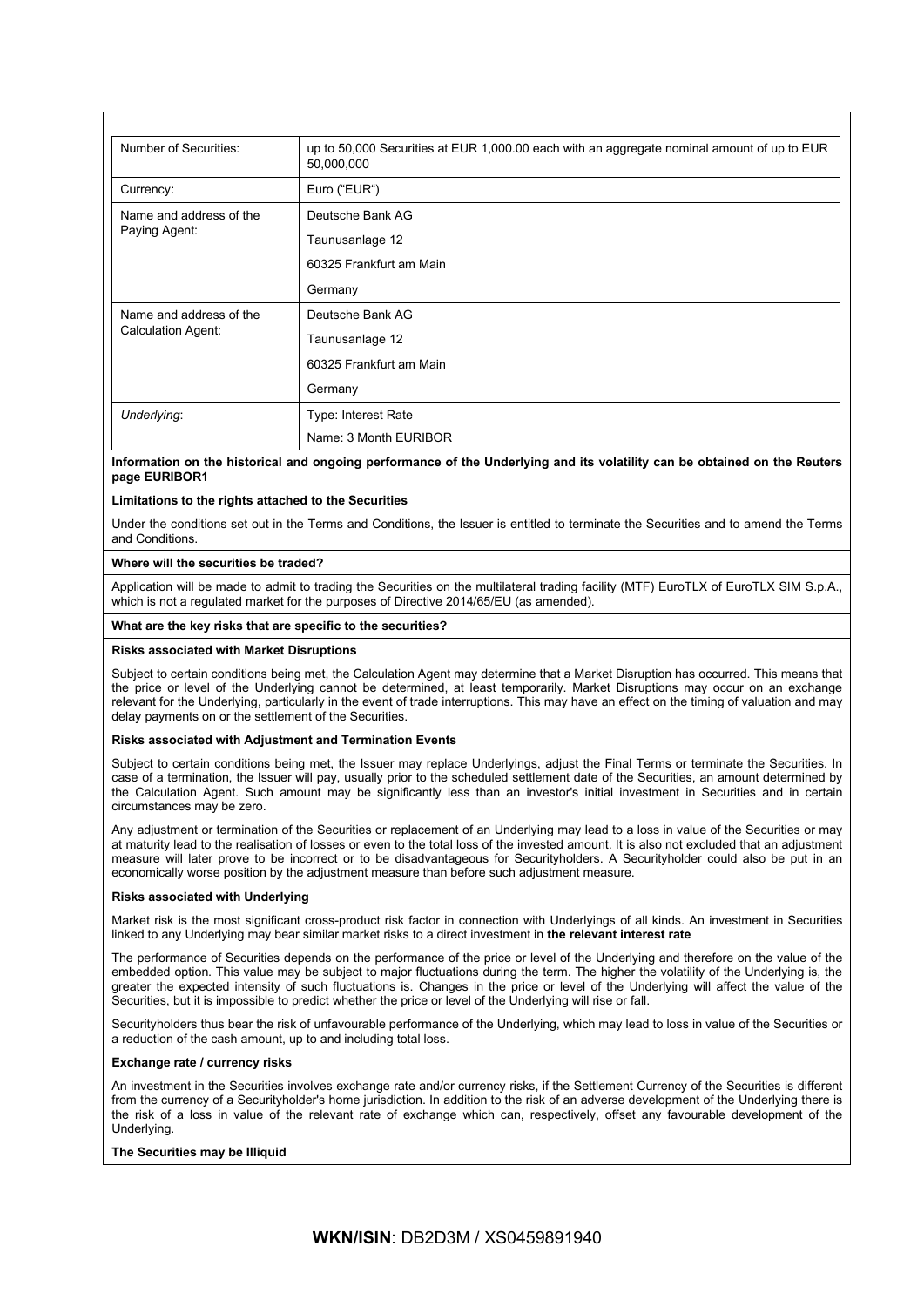It is not possible to predict if and to what extent a secondary market may develop in the Securities or at what price the Securities will trade in the secondary market or whether such market will be liquid. Insofar and as long as the Securities are listed or quoted or admitted to trading on a stock exchange, no assurance is given that any such listing or quotation or admission to trading will be maintained. Higher liquidity does not necessarily result from a listing, quotation or admission to trading.

If the Securities are not listed or quoted or admitted to trading on any stock exchange or quotation system, pricing information for the Securities may be more difficult to obtain and the liquidity of the Securities may be adversely affected. The liquidity of the Securities may also be affected by restrictions on offers and sales of the Securities in some jurisdictions.

Even where an investor is able to realise its investment in the Securities by selling this may be at a substantially lower value than its original investment in the Securities. Depending on the structure of the Securities, the realisation value at any time may be zero (0), which means a total loss of the capital invested. In addition, a transaction fee may be payable in respect of a sale of the Securities.

#### **Regulatory Bail-in and other Resolution Measures**

Laws enable the competent resolution authority to also take measures in respect of the Securities. These measures may have an adverse effect on the Securityholders.

If the legal requirements are met in respect of the Issuer, BaFin, as the resolution authority, may, in addition to other measures, write down Securityholders' claims from the Securities in part or in full or convert them into equity (shares) of the Issuer ("**Resolution Measures**"). Other Resolution Measures available include (but are not limited to) transferring the Securities to another entity, varying the terms and conditions of the Securities (including, but without limitation to, varying the maturity of the Securities) or cancelling the Securities. The competent resolution authority may apply Resolution Measures individually or in any combination.

If the resolution authority takes Resolution Measures, Securityholders bear the risk of losing their claims from the Securities. In particular, this includes their claims for payment of the cash amount or redemption amount or for delivery of the delivery item.

## **Section D – Key information on the offer of securities to the public and/or the admission to trading on a regulated market**

**Under which conditions and timetable can I invest in this security?**

## **General terms, conditions and expected timetable of the offer**

#### **Offering Period**

The offer of the Securities starts on 06 April 2022 and ends with the close of 26 April 2022 (end of primary market). In any case the offer ends with expiry of the validity of the Prospectus, unless another prospectus provides for a continued offer.

The Issuer reserves the right for any reason to reduce the number of Securities offered.

#### **Cancellation of the issuance of the** *Securities*

The Issuer reserves the right for any reason to cancel the issuance of the Securities.

#### **Early closing of the offering period of the Securities**

The Issuer reserves the right for any reason to close the Offering Period early.

### **Categories of potential investors to which the Securities are offered and whether tranche(s) have been reserved for certain countries**

Qualified investors within the meaning of the Prospectus Regulation and non-qualified investors.

The offer may be made in Italy to any person which complies with all other requirements for investment as set out in the Securities Note or otherwise determined by the Issuer and/or the relevant Financial Intermediaries. In other EEA countries, offers will only be made pursuant to an exemption under the Prospectus Regulation.

#### **Issue price**

100.00 per cent. of the Nominal Amount per Note

| Amount of any expenses and taxes specifically charged to the subscriber or purchaser          |                                        |       |  |  |
|-----------------------------------------------------------------------------------------------|----------------------------------------|-------|--|--|
| Expenses included in the price (per Security): ex-ante entry costs:                           | 1.82%                                  |       |  |  |
|                                                                                               | ex-ante exit costs:                    | $0\%$ |  |  |
|                                                                                               | ex-ante running costs on yearly basis: | 0     |  |  |
| Other expenses and taxes:                                                                     | none                                   |       |  |  |
| Details of the admission to trading on a regulated market                                     |                                        |       |  |  |
| No application has been made to admit the Securities to the regulated market of any exchange. |                                        |       |  |  |
| Why is this prospectus being produced?                                                        |                                        |       |  |  |

#### **Reasons for the offer**

The reasons for the offer are making profit and hedging certain risks.

**Material conflicts of interest pertaining to the offer or the admission to trading**